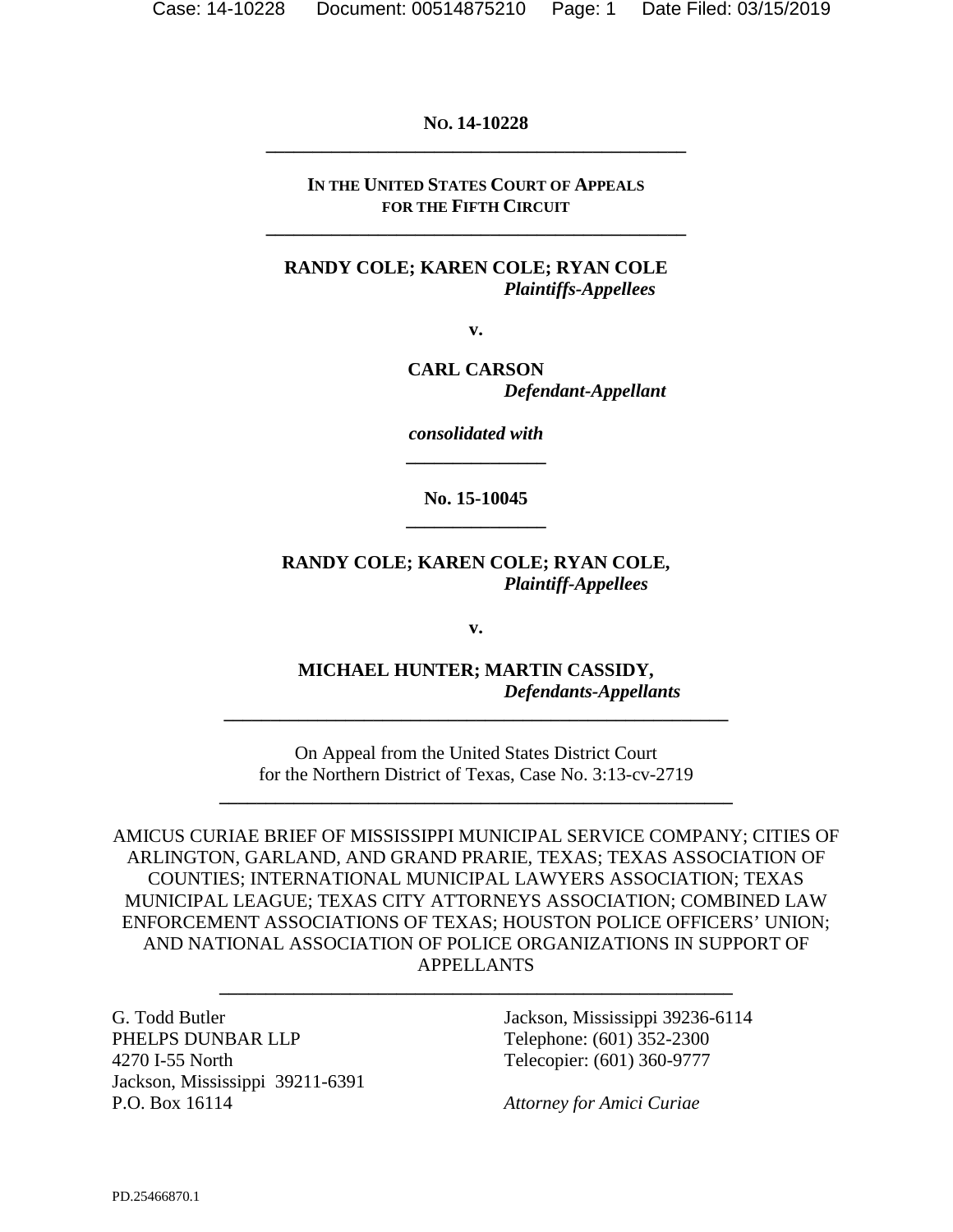Case: 14-10228 Document: 00514875210 Page: 2 Date Filed: 03/15/2019

#### **CERTIFICATE OF INTERESTED PERSONS**

<span id="page-1-0"></span>In addition to the persons and entities previously identified by the parties, undersigned counsel certifies that the following persons and entities have an interest in the outcome of this case:

- A. Amici Curiae:
	- 1. International Municipal Lawyers Association;
	- 2. Texas Municipal League;
	- 3. Texas City Attorneys Association;
	- 4. Texas Association of Counties;
	- 5. Combined Law Enforcement Associations of Texas;
	- 6. Cities of Arlington, Garland, and Grand Prairie, Texas;
	- 7. Mississippi Municipal Service Company;
	- 8. Houston Police Officers' Union; and
	- 9. National Association of Police Organizations.
- B. Garry Merritt, General Counsel for Amicus Curiae Texas Association of Counties.
- C. Phelps Dunbar, LLP and G. Todd Butler, counsel for Amici Curiae.

SO CERTIFIED, this the 15th day of March, 2019.

/s/ G. Todd Butler Counsel for Amici Curiae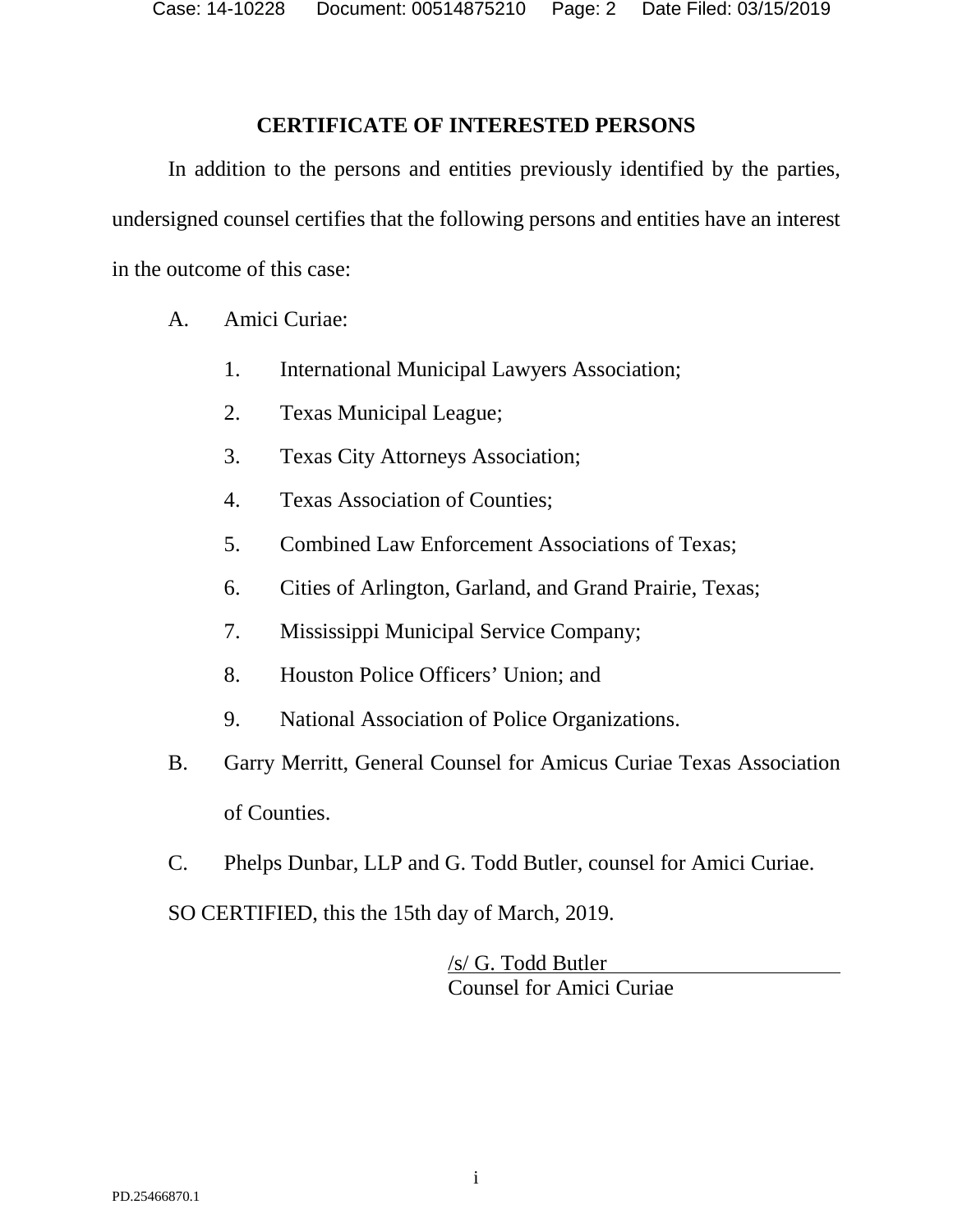# **TABLE OF CONTENTS**

# **Page**

|                | AMICI CURIAE HAVE SUBSTANTIAL INTERESTS IN THIS                                                                                         |  |
|----------------|-----------------------------------------------------------------------------------------------------------------------------------------|--|
|                | NO PARTY'S COUNSEL AUTHORED OR PAID FOR THIS                                                                                            |  |
|                |                                                                                                                                         |  |
| $\mathbf{I}$ . | There is a two-step analysis, but courts should usually skip to                                                                         |  |
| $\Pi$ .        | If step one is addressed, the facts must be construed in the light<br>most favorable to the plaintiff, although that does not mean that |  |
| Ш.             | At step two, there is both a "nomination" and a "qualification"                                                                         |  |
| IV.            | The obvious exception is very "narrow" and does not apply in                                                                            |  |
|                |                                                                                                                                         |  |
|                | CERTIFICATE OF COMPLIANCE WITH TYPE-VOLUME<br>LIMITATION, TYPEFACE REQUIREMENTS AND TYPE                                                |  |
|                |                                                                                                                                         |  |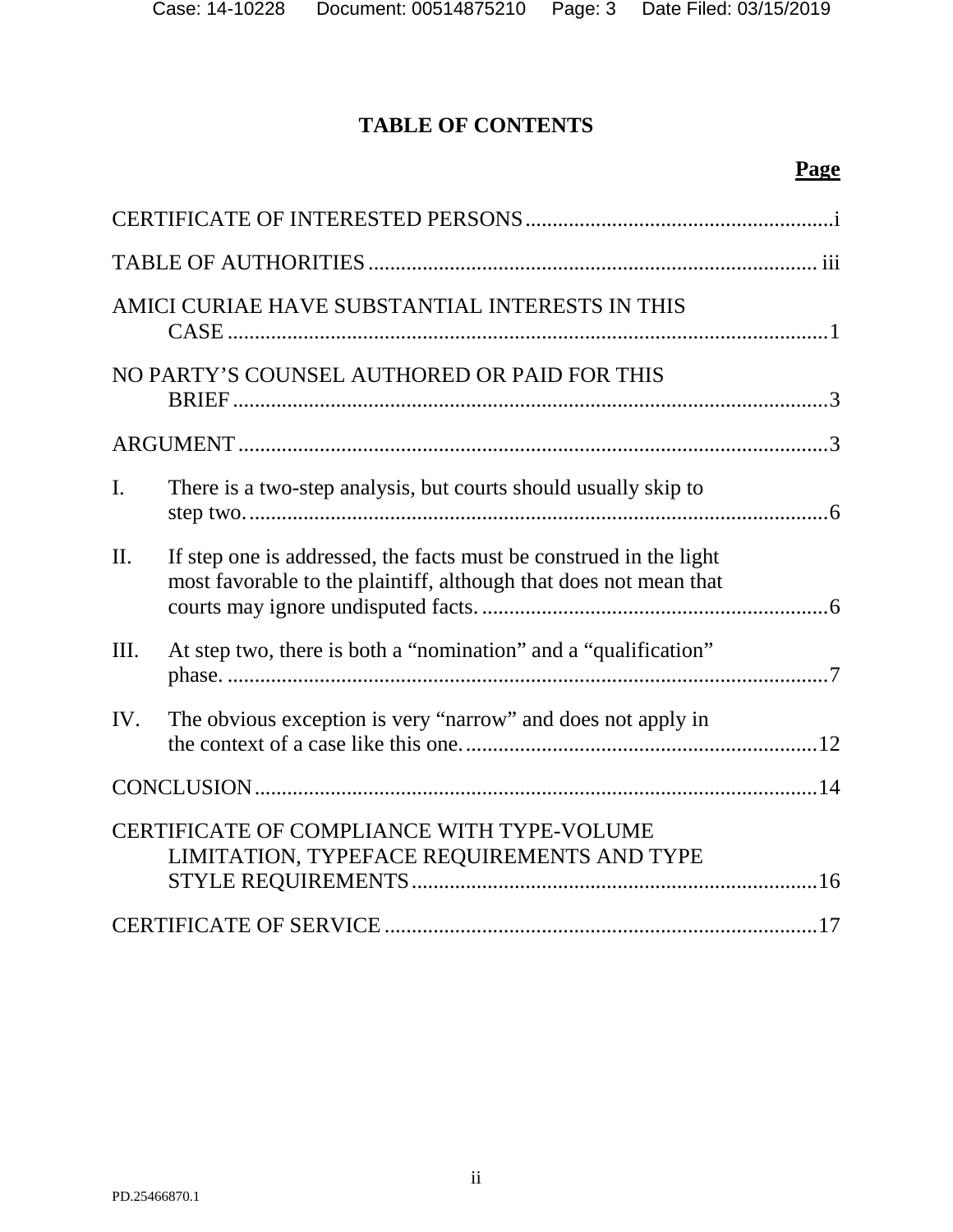# **TABLE OF AUTHORITIES**

# <span id="page-3-0"></span>**Federal Cases**

| Alvarez v. City of Brownsville,                |
|------------------------------------------------|
| Ashcroft v. al–Kidd,                           |
| Booker v. South Carolina Dept. of Corrections, |
| Bustillos v. El Paso Cnty. Hosp. Distr.,       |
| Carr v. Hoover,                                |
| Carroll v. Carman,                             |
| City & County of San Francisco v. Sheehan,     |
| City of Escondido v. Emmons,                   |
| Cooper v. Brown,                               |
| Cortez v. McCauley,                            |
| <i>Crawford-Elv. Britton,</i>                  |
| Delaughter v. Woodall,                         |
| District of Columbia v. Wesby,                 |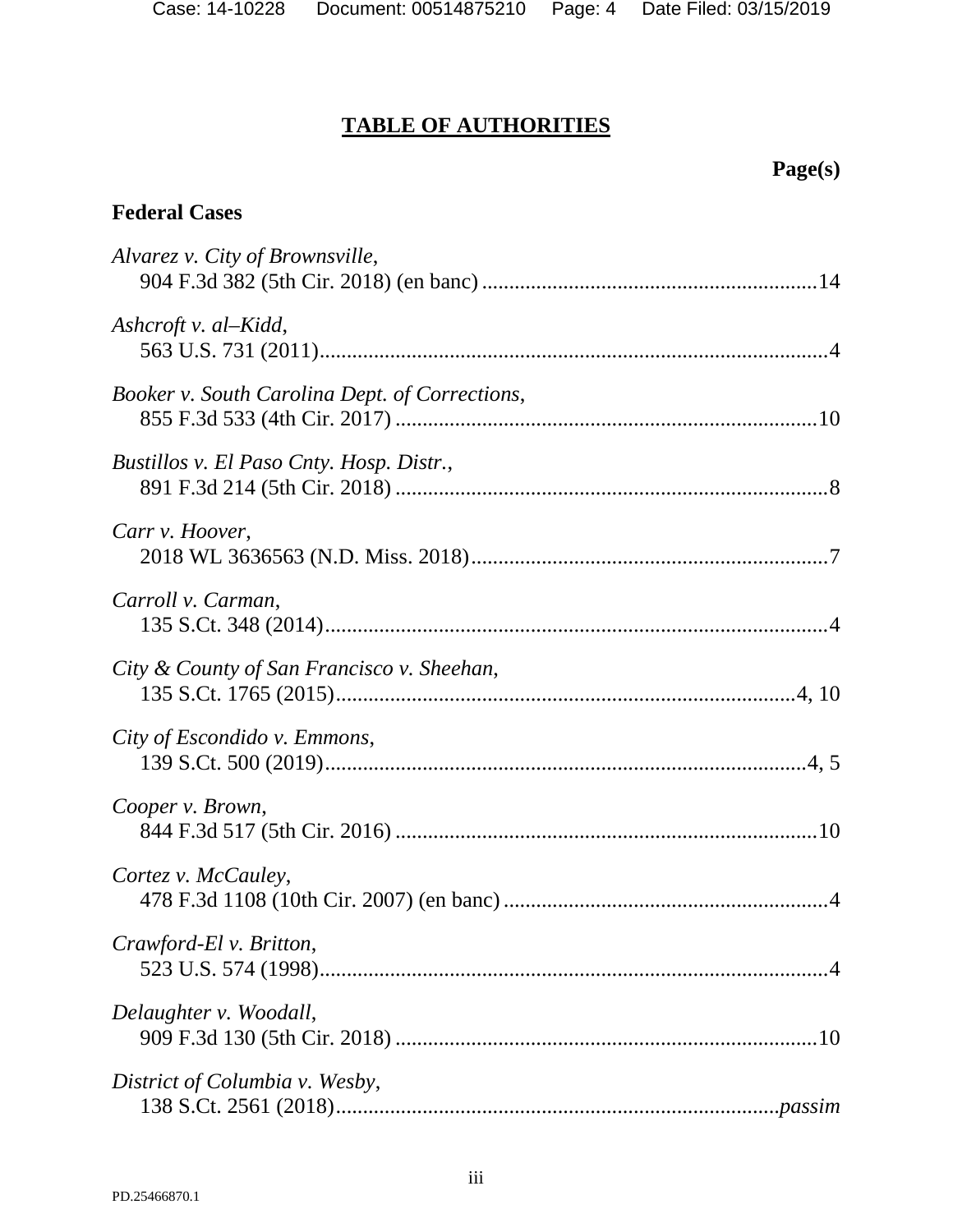| Farrell v. Montoya,             |
|---------------------------------|
| Graham v. Connor,               |
| Hatcher v. District of Bement,  |
| Heller v. District of Columbia, |
| Hogan v. Carter,                |
| Hughes v. Kisela,               |
| Johnson v. Halstead,            |
| Kisela v. Hughes,               |
| Lane v. Franks,                 |
| Little v. Liquid Air Corp.,     |
| Messerschmidt v. Millender,     |
| Morgan v. Swanson,              |
| Morrow v. Meachum,              |
| Mullenix v. Luna,               |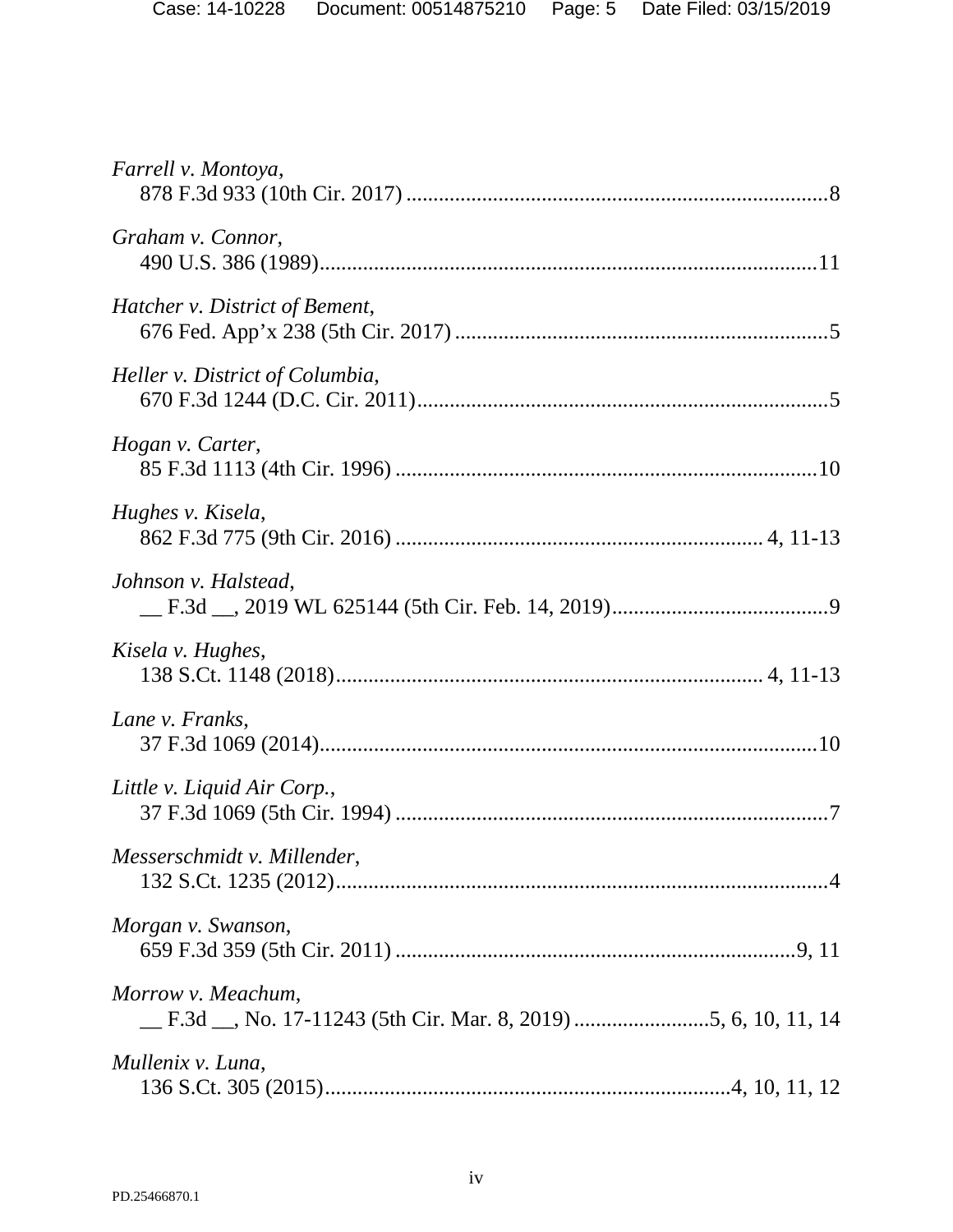| Nat'l Rifle Ass'n of America, Inc. v. City of Chicago, |
|--------------------------------------------------------|
| Pearson v. Callahan,                                   |
| Perry v. Durborow,                                     |
| Plumhoff v. Rickard,                                   |
| Reichle v. Howards,                                    |
| Roberts v. Louisiana,                                  |
| Ryburn v. Huff,                                        |
| Stanton v. Sims,                                       |
| Taylor v. Barkes,                                      |
| Thomas More Law Ctr. v. Obama,                         |
| Tolan v. Cotton,                                       |
| Turner v. Lieutenant Driver,                           |
| Vann v. Southaven,                                     |
| Vincent v. City of Sulphur,                            |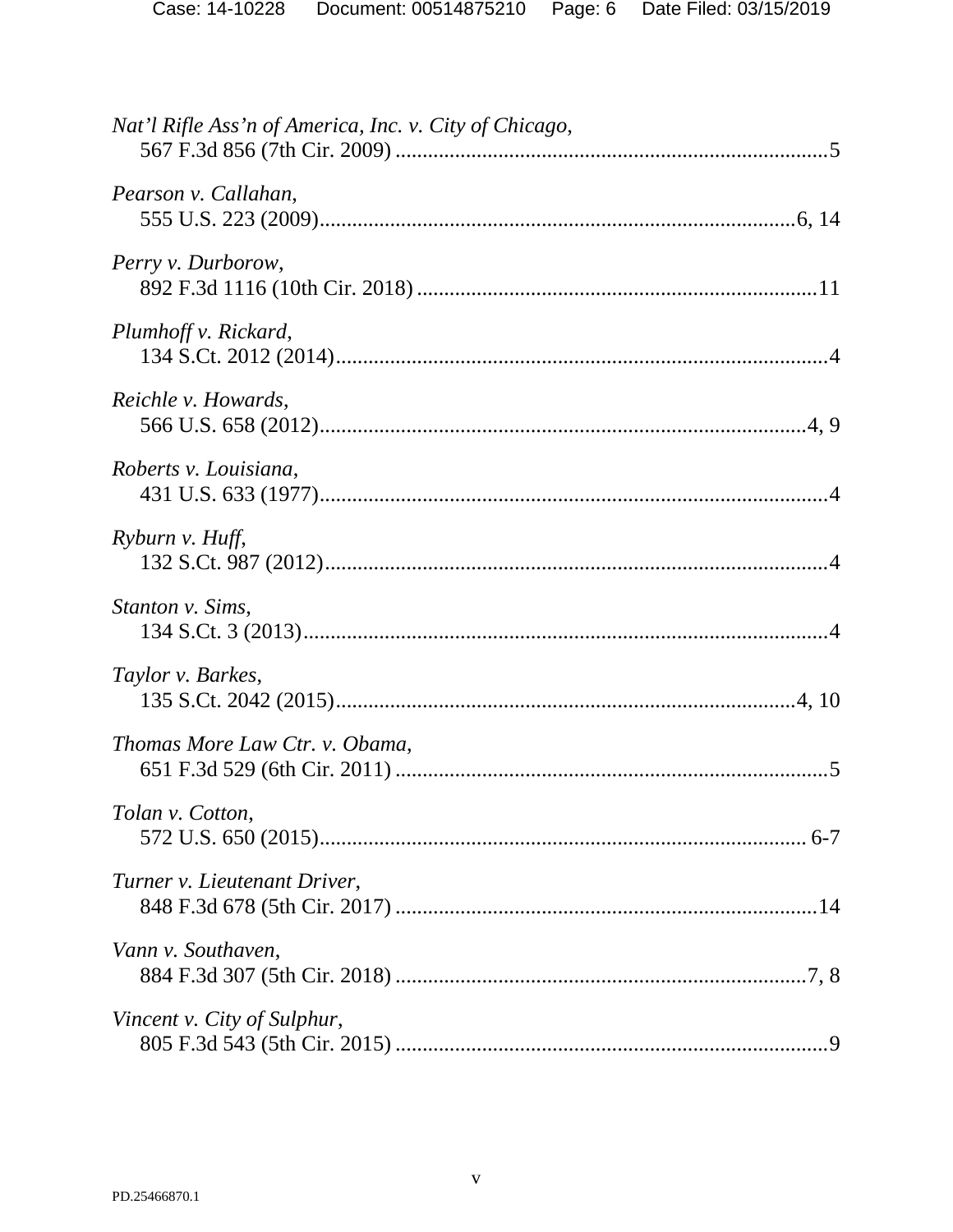| Vinyard v. Wilson,                                                |
|-------------------------------------------------------------------|
| Wesby v. District of Columbia,                                    |
| White <i>v</i> . Pauly,                                           |
| Wood v. Moss,                                                     |
| Zadeh v. Robinson,                                                |
| <b>Other Authorities</b>                                          |
| Amicus Brief in Support of Appellants Rehearing, 2018 WL 5621396  |
| Erwin Chemerinsky, How the Supreme Court Protects Bad Cops,       |
|                                                                   |
| William Baude, Is Qualified Immunity Unlawful? 106 CALIF. L. REV. |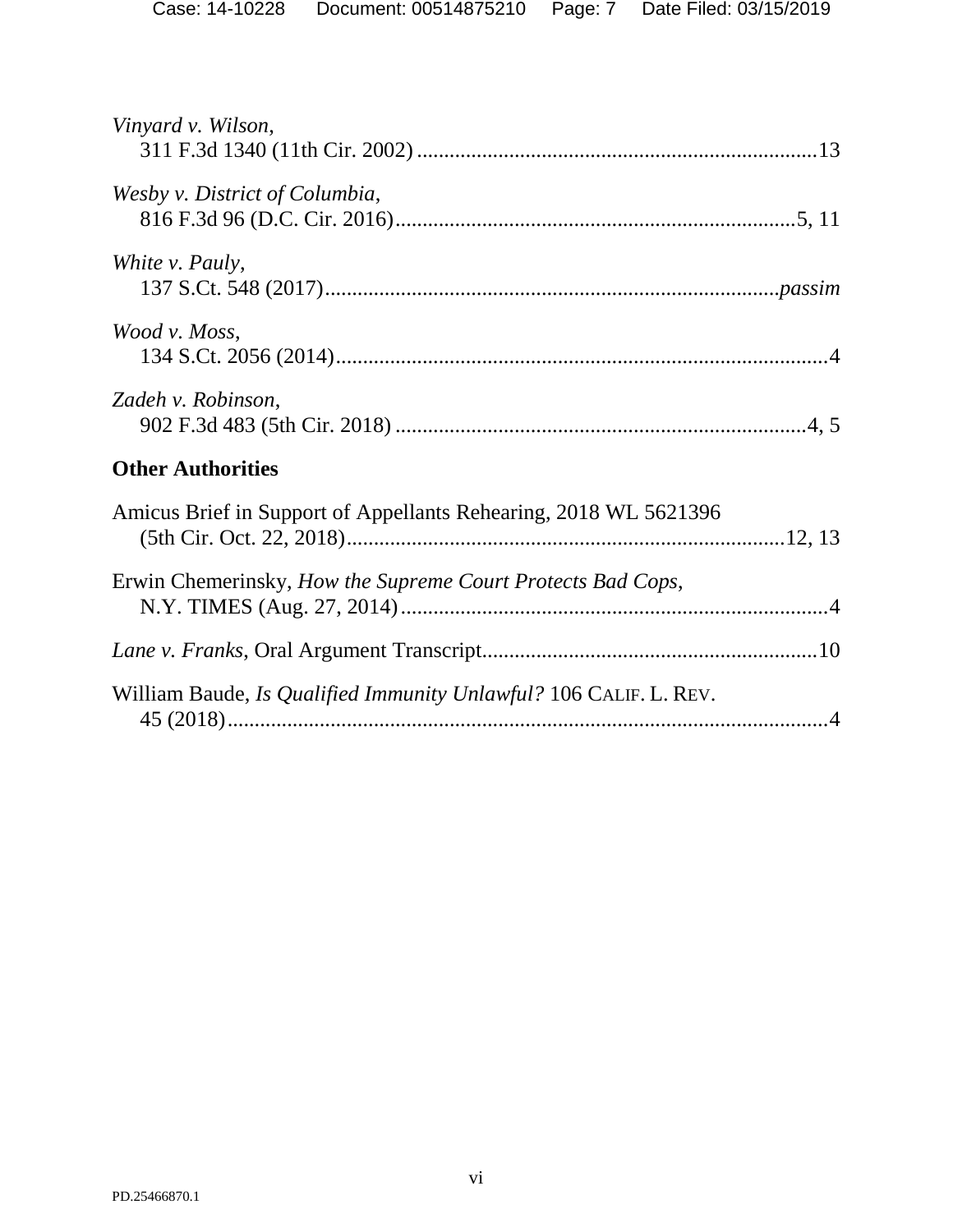#### <span id="page-7-0"></span>**AMICI CURIAE HAVE SUBSTANTIAL INTERESTS IN THIS CASE**

This case involves how qualified immunity is applied to constitutional claims and thus will have consequences that reach far beyond the parties. Amici Curiae were granted permission to participate at the rehearing-request stage and now seek to participate again. All Amici represent the interests of law enforcement officers whom qualified immunity was designed to protect, so they have a significant stake in the development of the doctrine.

The Mississippi Municipal Service Company is a non-profit company that administers the Mississippi Municipal Liability Plan, which provides Mississippi municipalities with liability coverage, including public official and law enforcement coverage. The MMLP is funded through resources pooled together by its members in order to assure their protection and defense against municipal risks.

The Cities of Arlington, Garland, and Grand Prairie are incorporated municipalities within the State of Texas. Each manages and operates a police department dedicated to serving and protecting its citizens. When necessary, these Cities defend their public officials, law enforcement included, against suits arising from the performance of their duties.

The Texas Association of Counties is a Texas non-profit corporation with all 254 counties as members. The following associations are represented on the Board of Directors of TAC: the County Judges and Commissioners Association of Texas;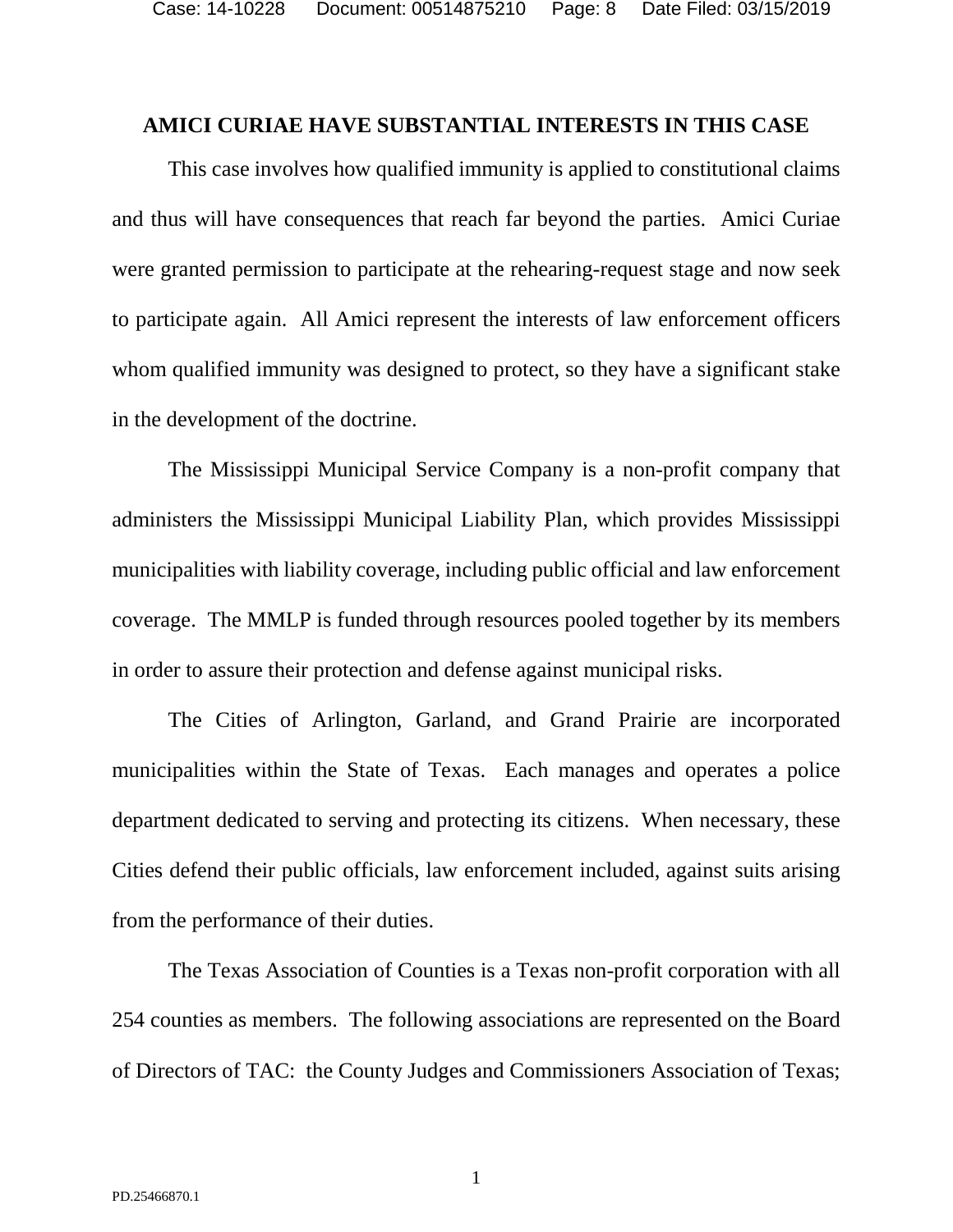the North and East Texas Judges' and Commissioners' Association; the South Texas Judges' and Commissioners' Association; the West Texas Judges' and Commissioners' Association; the Texas District and County Attorneys' Association; the Sherriff's Association of Texas; the County and District Clerks' Association of Texas; the Texas Association of Tax Assessor-Collectors; the Texas County Treasurers' Association; the Justice of the Peace and Constables' Association of Texas; and the County Auditors' Association of Texas.

The International Municipal Lawyers Association is a non-profit, professional organization whose membership roll exceeds 3,000. IMLA's members consist of local governmental entities and individual attorneys dedicated to advancing governmental interests, which has been the organization's mission since 1935.

The Texas Municipal League is a non-profit association comprised of more than 1,100 incorporated cities within the State of Texas. TML's purpose is to empower Texas cities by advocating for and representing the interests of its members so they may better serve their citizens. The Texas City Attorneys Association is a TML affiliate with a membership of over 400 attorneys who represent Texas municipalities and their officials in the execution of their duties.

The Combined Law Enforcement Associations of Texas is the largest labor organization representing the rights and interests of law enforcement in Texas. CLEAT's membership consists of more than 20,000 law enforcement professionals

2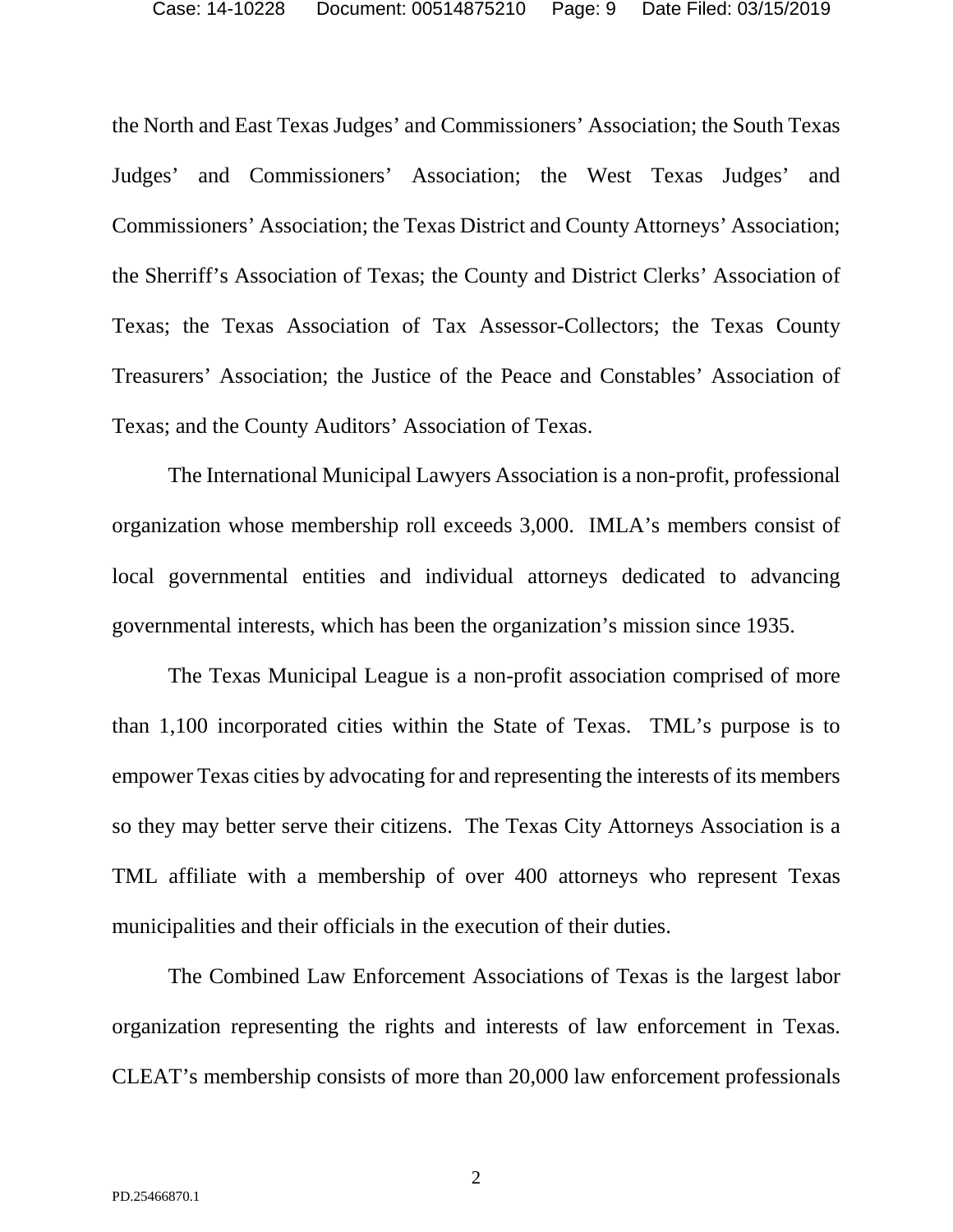statewide. The organization provides legal, legislative, and collective bargaining services to its members and affiliated associations.

The Houston Police Officers' Union is the largest single municipal police labor organization in the State of Texas. HPOU's membership consists of more than 5,200 law enforcement professionals of the Houston Police Department. HPOU provides legal, legislative, health and disability benefits, and meet and confer representation to its members.

The National Association of Police Organizations is a nationwide alliance of organizations committed to advancing the interests of law enforcement officers. Since NAPO's founding in 1978, it has become the strongest unified voice supporting law enforcement in the United States. The organization represents over 1,000 police units and associations, over 241,000 sworn officers, and more than 100,000 citizens mutually dedicated to fair and effective law enforcement.

#### <span id="page-9-0"></span>**NO PARTY'S COUNSEL AUTHORED OR PAID FOR THIS BRIEF**

No party or party's counsel authored this brief or contributed money to this brief. The brief instead was paid for by Amici and authored by their counsel.

#### **ARGUMENT**

<span id="page-9-1"></span>Qualified immunity is a hot-button issue. At one end of the spectrum, the doctrine has been attacked as providing too much protection for out-of-control law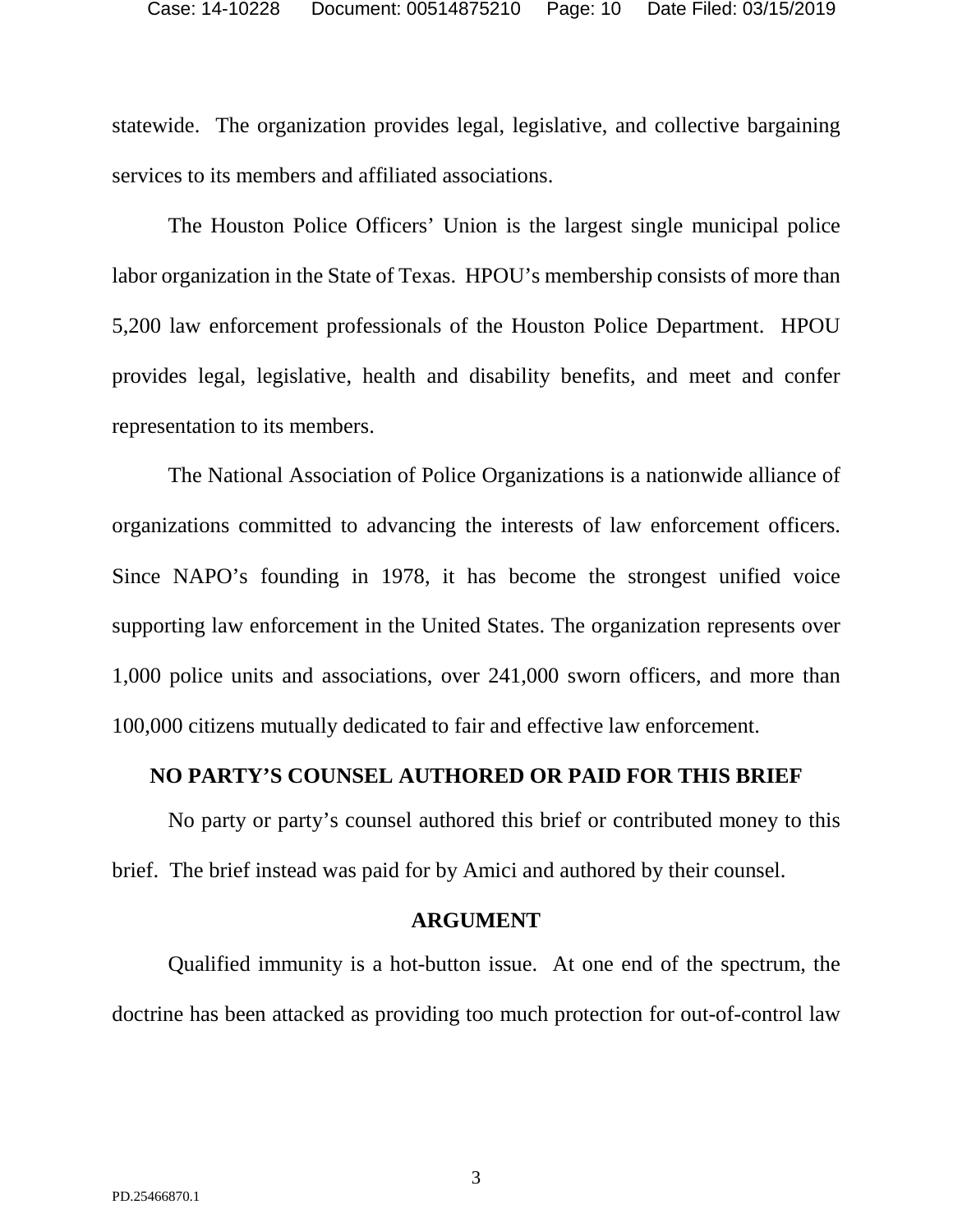enforcement officers<sup>1</sup> and as having no textual or historical footing in Section 1983 itself.<sup>2</sup> At the other end of the spectrum, the doctrine has been defended as a necessary response to judicial activism<sup>3</sup> and as a noble means for protecting those who protect us.<sup>4</sup> Members of this Court have highlighted these "competing policy goals" and suggested "recalibration" may be necessary.<sup>5</sup>

No matter: the Highest Court has answered calls for change with an emphatic "No." Fifteen times in eight years, the Supreme Court has reversed qualified immunity denials, frequently through "strongly worded summary reversals."<sup>6</sup> The

<span id="page-10-19"></span> $\overline{a}$ 1 *E.g.,* Erwin Chemerinsky, *How the Supreme Court Protects Bad Cops*, N.Y. TIMES (Aug. 27, 2014), http://nyti.ms/1ASeUKc (arguing that the Supreme Court's qualified immunity decisions "mean that the officer who shot Michael Brown and the City of Ferguson will most likely never be held accountable in court").

<span id="page-10-20"></span><sup>2</sup> *E.g.,* William Baude, *Is Qualified Immunity Unlawful?*, 106 CALIF. L. REV. 45, 46 (2018) (arguing that the Supreme Court's qualified immunity decisions are "far removed from ordinary principles of legal interpretation").

<span id="page-10-5"></span><sup>3</sup> *E.g., Crawford-El v. Britton*, 523 U.S. 574, 612 (1998) (Scalia, J., dissenting) (arguing that, due to prior misinterpretations of Section 1983, the Supreme Court has been forced to "craft[ ] a sensible scheme of qualified immunities for the statute we have invented").

<span id="page-10-12"></span><span id="page-10-4"></span><sup>4</sup> *E.g., Cortez v. McCauley*, 478 F.3d 1108, 1141 (10th Cir. 2007) (en banc) (Gorsuch, J., concurring in part and dissenting in part) (explaining that qualified immunity protects law enforcement officers "from the whipsaw of tort lawsuits seeking money damages"); *cf. Roberts v. Louisiana*, 431 U.S. 633, 646-47 (1977) (Rehnquist, J., dissenting) ("Policemen on the beat are exposed, in the service of society, to all the risks which the constant effort to prevent crime and apprehend criminals entails. Because these people are literally the foot soldiers of society's defense of ordered liberty, the State has an especial interest in their protection.").

<span id="page-10-18"></span><sup>5</sup> *E.g., Zadeh v. Robinson*, 902 F.3d 483, 498 (5th Cir. 2018) (Willett, J., concurring).

<span id="page-10-17"></span><span id="page-10-16"></span><span id="page-10-15"></span><span id="page-10-14"></span><span id="page-10-13"></span><span id="page-10-11"></span><span id="page-10-10"></span><span id="page-10-9"></span><span id="page-10-8"></span><span id="page-10-7"></span><span id="page-10-6"></span><span id="page-10-3"></span><span id="page-10-2"></span><span id="page-10-1"></span><span id="page-10-0"></span><sup>6</sup> *See City of Escondido v. Emmons*, 139 S.Ct. 500 (2019) (summary reversal); *Kisela v. Hughes*, 138 S.Ct. 1148 (2018) (summary reversal); *District of Columbia v. Wesby*, 138 S.Ct. 2561 (2018); *White v. Pauly,* 137 S.Ct. 548 (2017) (summary reversal); *Mullenix v. Luna*, 136 S.Ct. 305 (2015) (summary reversal); *Taylor v. Barkes*, 135 S.Ct. 2042 (2015) (summary reversal); *City & County of San Francisco v. Sheehan*, 135 S.Ct. 1765 (2015); *Carroll v. Carman*, 135 S.Ct. 348 (2014) (summary reversal); *Plumhoff v. Rickard*, 134 S.Ct. 2012 (2014); *Wood v. Moss*, 134 S.Ct. 2056 (2014); *Stanton v. Sims*, 134 S.Ct. 3 (2013) (summary reversal); *Reichle v. Howards*, 566 U.S. 658 (2012); *Ryburn v. Huff*, 132 S.Ct. 987 (2012) (summary reversal); *Messerschmidt v. Millender*, 132 S.Ct. 1235 (2012); *Ashcroft v. al–Kidd*,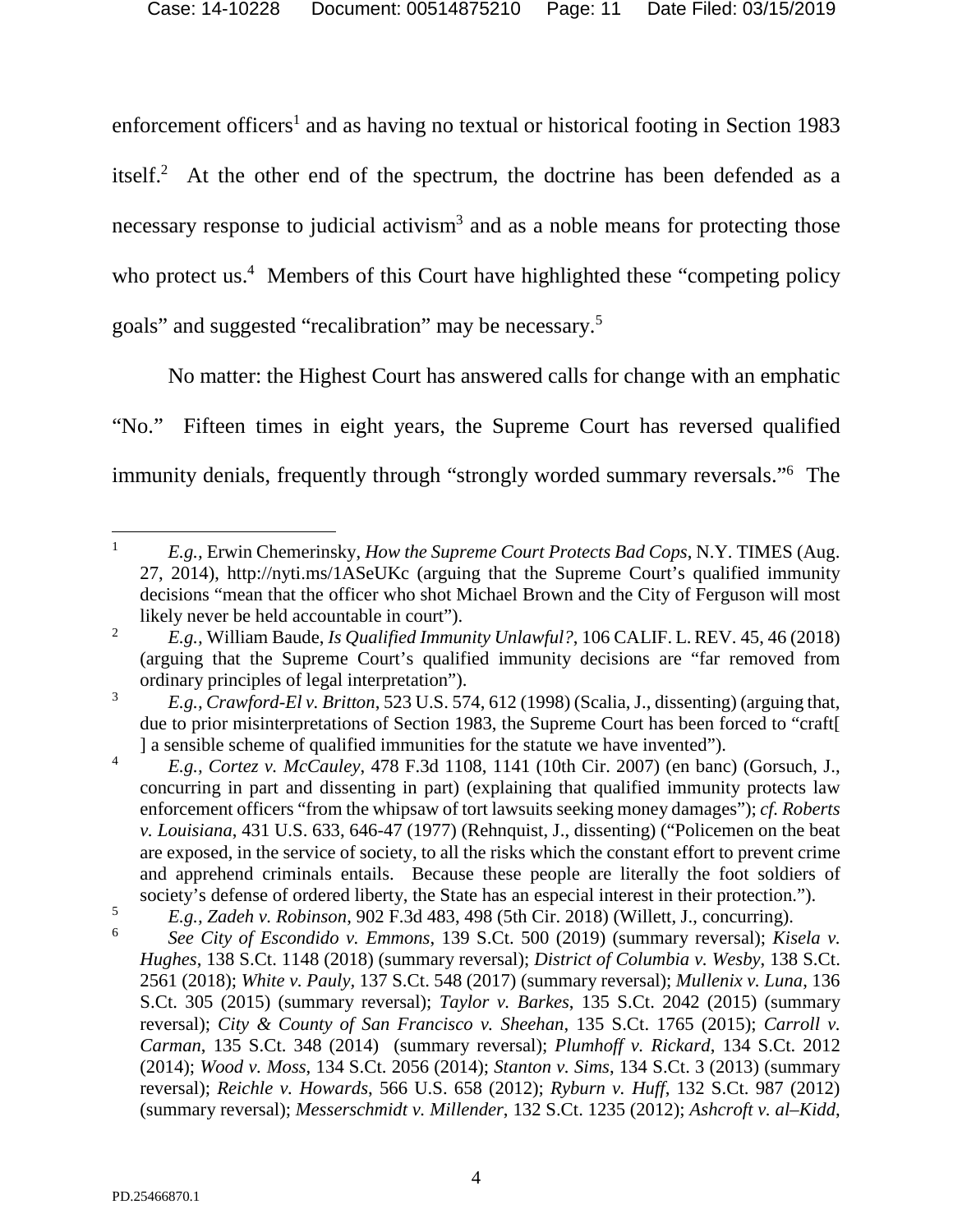message? Stop diluting qualified immunity.<sup>7</sup> Just this Term, the Supreme Court issued yet another summary reversal when the Ninth Circuit was unfaithful to recent decisions.<sup>8</sup>

While the Supreme Court may someday garner enough votes to change course,<sup>9</sup> this Court should resist temptation in the interim. As three highly respected jurists have reminded in other contentious contexts, $10$  neither academic criticism nor political pressure authorize courts to disregard binding precedent. What follows is a discussion of the relevant qualified immunity principles as set forth by the Supreme

<span id="page-11-6"></span><span id="page-11-5"></span><sup>563</sup> U.S. 731 (2011). In 2016, then-Judge Kavanugh made a similar point while dissenting from the D.C. Circuit's refusal to hear *Wesby* en banc, at which time the Supreme Court had "issued 11 decisions reversing federal courts of appeals in qualified immunity cases" "in just the past five years[.]" *See Wesby v. District of Columbia*, 816 F.3d 96 (D.C. Cir. 2016) (Kavanaugh, J., dissenting).

<span id="page-11-2"></span><sup>7</sup> *See Morrow v. Meachum*, \_\_ F.3d \_\_, No. 17-11243 at p.8 (5th Cir. Mar. 8, 2019) ("We'd be ill advised to misunderstand the message and deny qualified immunity.  $\dots$ ").

<span id="page-11-0"></span><sup>8</sup> *See Emmons*, 139 S.Ct. at 504.

<sup>9</sup> Judge Willett's concurrence in *Zadeh* notes that at least four current Justices have suggested they would be inclined to modify the current state of qualified immunity. *See* 902 F.3d at 498 n.1.

<span id="page-11-4"></span><span id="page-11-3"></span><span id="page-11-1"></span><sup>&</sup>lt;sup>10</sup> The three examples of restraint come from Judge Sutton's Affordable Care Act concurrence and Second Amendment cases penned by Judge Easterbrook and then-Judge Kavanaugh. In *Thomas More Law Ctr. v. Obama*, 651 F.3d 529, 559 (6th Cir. 2011), Judge Sutton wrote that disagreement with the Highest Court "does not free lower court judges from the duty to respect the language and direction of [Supreme] Court[ ] precedents[.]" Similarly, in *Nat'l Rifle Ass'n of America, Inc. v. City of Chicago*, 567 F.3d 856, 858 (2009), Judge Easterbrook wrote that, "[i]f a court of appeals [could] strike off on its own, [it would] undermine[ ] the uniformity of national law" and upset "the proper relation between the Supreme Court and a court of appeals." Finally, in the second round of *Heller v. District of Columbia*, 670 F.3d 1244, 1269 (D.C. Cir. 2011) (Kavanaugh, J., dissenting), Judge Kavanaugh wrote that, despite criticism of *Heller* from the likes of such jurists as Judges Wilkinson and Posner, it was not the job of the D.C. Circuit "to re-litigate *Heller* or to bend it in any particular direction[;]" instead, the court's obligation was "to faithfully apply *Heller* and the approach it set forth[.]" To summarize the point the way Judge Easterbrook did: Reform is "for the Justices rather than a court of appeals." *See Nat'l Rifle Ass'n of America, Inc.*, 567 F.3d at 860.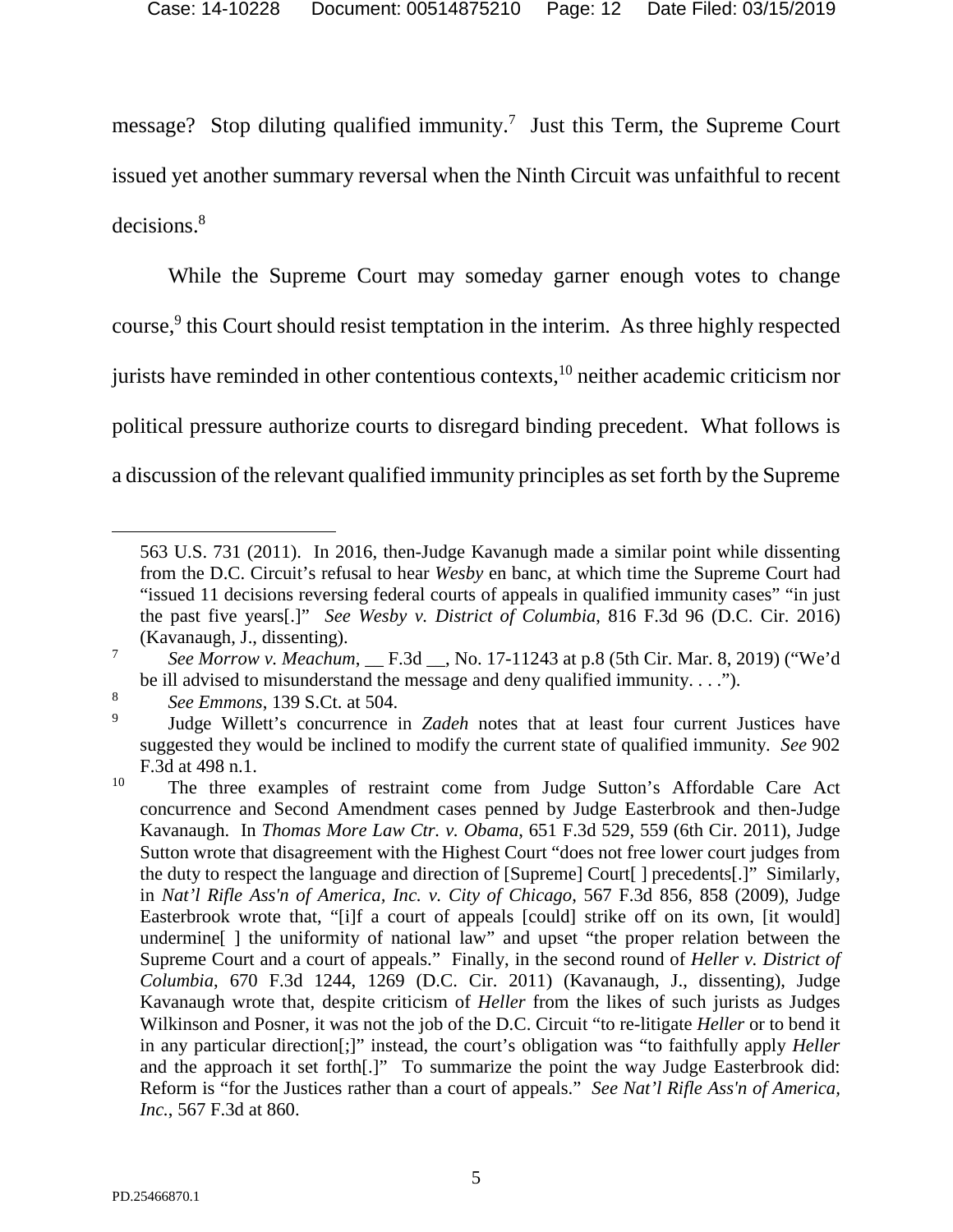Court and supplemented by this Court. "The qualified-immunity doctrine makes" obtaining "money damages from the personal pocket of a law enforcement officer" "difficult in every case."<sup>11</sup>

### <span id="page-12-0"></span>**I. There is a two-step analysis, but courts should usually skip to step two.**

Two questions control qualified immunity: (1) whether the facts demonstrate a constitutional violation, and (2) whether the implicated constitutional right was "clearly established" at the time of the defendant's conduct.<sup>12</sup> Despite there being two questions, however, courts normally should not address the first question at all. The Supreme Court has colorfully "stress[ed] that lower courts 'should think hard, and then think hard again,' before addressing both qualified immunity and the merits of an underlying constitutional claim."<sup>13</sup>

# <span id="page-12-1"></span>**II. If step one is addressed, the facts must be construed in the light most favorable to the plaintiff, although that does not mean that courts may ignore undisputed facts.**

The leading step one case is *Tolan v. Cotton*, where the Supreme Court reversed a grant of immunity by this Court.<sup>14</sup> But *Tolan* says nothing about step two. *Tolan* admittedly "express[ed] [no] view as to whether [the officer's] actions violated clearly established law."<sup>15</sup> All *Tolan* does is remind courts that facts must

<sup>11</sup> *Morrow*, No. 17-11243 at p.4.

<span id="page-12-2"></span><sup>12</sup> *Pearson v. Callahan*, 555 U.S. 223, 230-32 (2009).

<sup>13</sup> *Wesby*, 138 S. Ct. at 589 n.7 (quoted case omitted).

<sup>&</sup>lt;sup>14</sup> 134 S.Ct. 1861.

<sup>15</sup> *Id*. at 1868.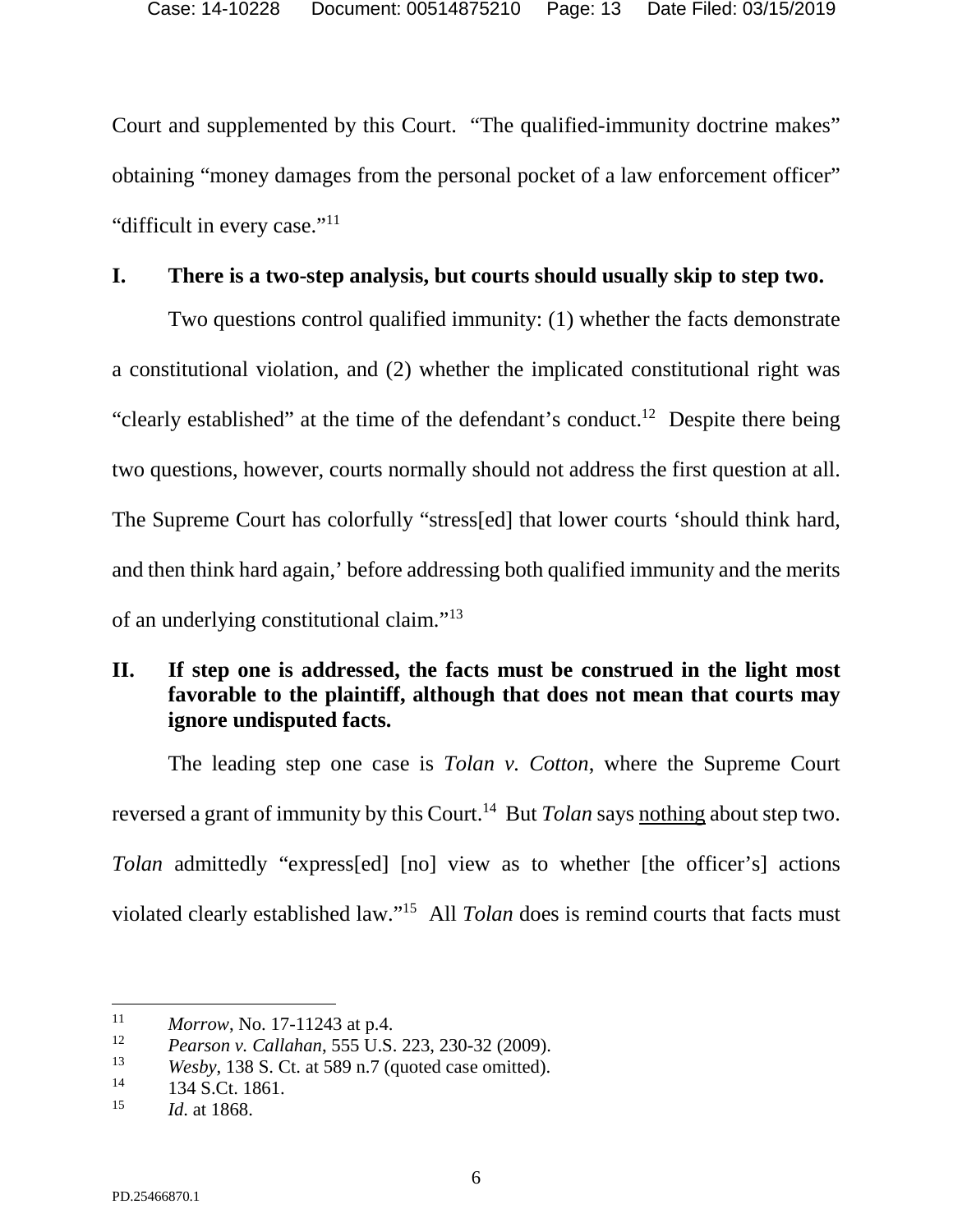be construed in the light most favorable to the plaintiff.<sup>16</sup> That reminder does not alter the corollary principle from this Court's en banc decision in *Little v. Liquid Air Corp.*, which explains that courts must consider all of the undisputed facts, not just those highlighted by a plaintiff hoping to avoid dismissal.<sup>17</sup> Defining the factual record is the first step of the qualified immunity analysis.

### <span id="page-13-0"></span>**III. At step two, there is both a "nomination" and a "qualification" phase.**

Step two itself has two sub-steps: (1) a nomination phase<sup>18</sup> and (2) a qualification phase.<sup>19</sup> These sub-steps apply in all except an "obvious"<sup>20</sup> case, which will be addressed in the next section. This section focuses on the sub-steps.<sup>21</sup>

**Nomination Phase.** A recent decision from this Court illustrates the nomination phase. In *Vann v. Southaven*, a Panel reversed a grant of qualified immunity on a Fourth Amendment claim due to perceived factual disputes.<sup>22</sup> After rehearing, however, the opinion was vacated.<sup>23</sup> Unlike the original opinion, the new

<sup>16</sup> *Id*.

<sup>17</sup> *See* 37 F.3d 1069, 1075-76 (5th Cir. 1994) (en banc).

<span id="page-13-2"></span><sup>18</sup> *See White*, 137 S.Ct. at 552 (reversing the Tenth Circuit because the plaintiff "failed to identify a case where an officer acting under similar circumstances [ ] was held to have violated the Fourth Amendment"); *Vann v. Southaven*, 884 F.3d 307, 310 (5th Cir. 2018) (granting qualified immunity because the plaintiff "cited nary a pre-existing or precedential case").

<sup>19</sup> *See Wesby*, 138 S.Ct. at 589-90 (explaining that the identified case must be both "authoritative" and "specific").

<sup>20</sup>  $\frac{20}{21}$  *Id.* at 590.

<span id="page-13-1"></span>A recent district court opinion in this Circuit adopted the phraseology used in this brief. *See Carr v. Hoover*, 2018 WL 3636563, \*8-9 (N.D. Miss. 2018).

<sup>22</sup> 884 F.3d 307 (5th Cir. 2018).

<sup>23</sup> *See Vann*, 884 F.3d at 310.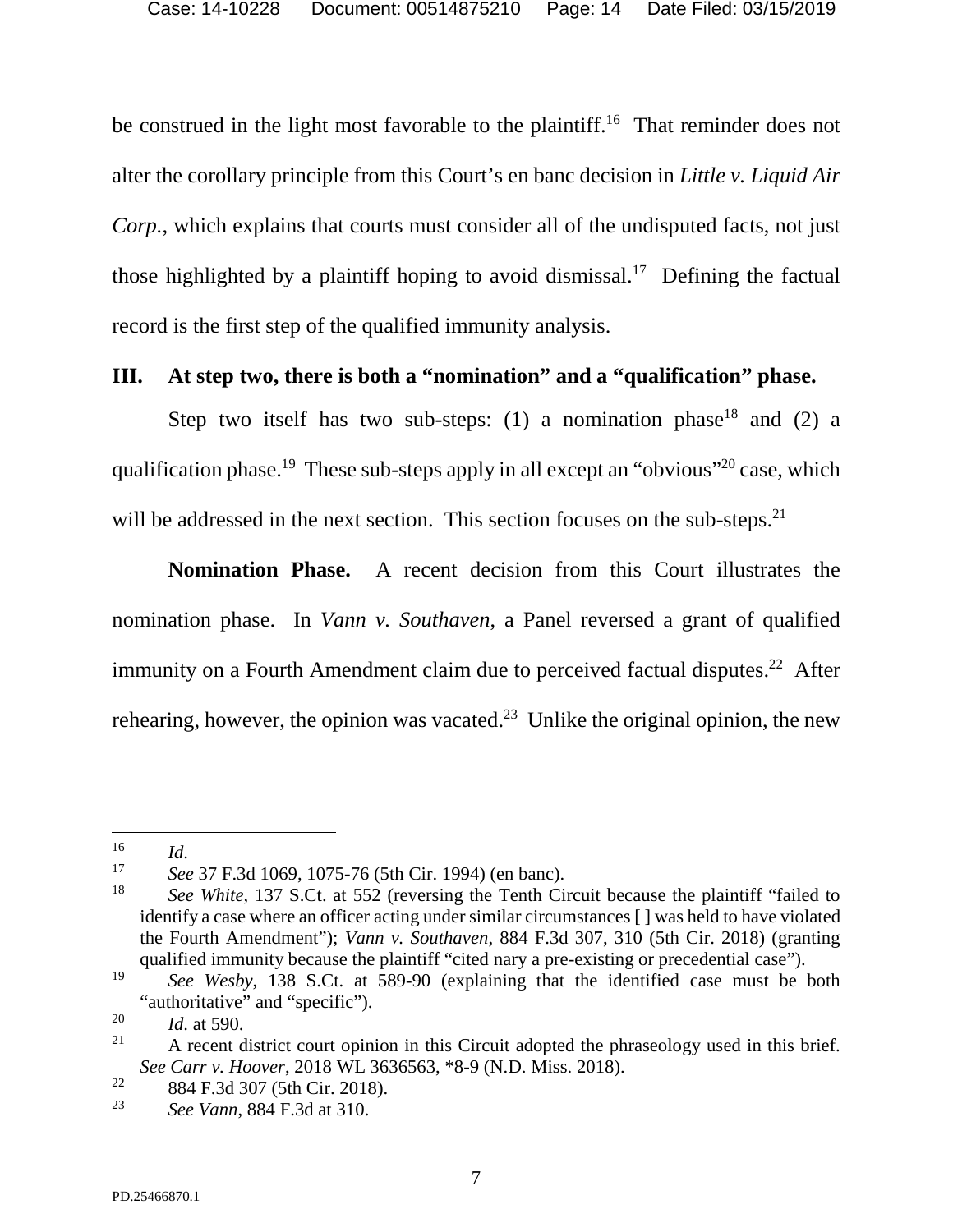opinion recognized that "[i]t is the plaintiff's burden to find a case in his favor[.] $"^{24}$ The plaintiff had "cited nary a pre-existing or precedential case . . . showing specific law on point[,]" so qualified immunity was reinstated.<sup>25</sup>

Following *Vann*, other decisions from this Court have highlighted the plaintiff's obligation of "pointing" the court to a specific case.<sup>26</sup> These decisions are consistent with the rule in other Circuits.<sup>27</sup> Most importantly, though, the plaintiff's nomination obligation grows out of Supreme Court precedent.<sup>28</sup>

**Qualification Phase.** The next sub-step, once a particular case has been identified, is to determine if the nominated case qualifies as "clearly established law." This qualification determination involves inquiry into whether the identified case is both "authoritative" and "specific."<sup>29</sup> The Supreme Court reversed the D.C. Circuit in *Wesby* for "not follow[ing]" the sub-steps.<sup>30</sup>

<span id="page-14-2"></span><sup>24</sup> *Id*. at 310.

<sup>25</sup> *Id*.

<span id="page-14-0"></span><sup>26</sup> *E.g., Bustillos v. El Paso Cnty. Hosp. Distr.*, 891 F.3d 214, 222 (5th Cir. 2018) ("Appellant has not carried her burden of pointing this panel to any case that shows, in light of the specific context of this case, that the Doctors' or Nurses' conduct violated clearly established law."); *Morrow*, No. 17-2443 at p.8 (explaining that the appellants "have not identified a controlling precedent  $\dots$ .").

<span id="page-14-1"></span><sup>27</sup> *E.g., Farrell v. Montoya*, 878 F.3d 933, 937 (10th Cir. 2017) ("In this circuit, to show that a right is clearly established, the plaintiff must point to a Supreme Court or Tenth Circuit decision on point, or the clearly established weight of authority from other courts must have found the law to be as the plaintiff maintains.") (emphasis added; quoted case omitted).

<sup>28</sup> *See White*, 137 S.Ct. at 552 (granting qualified immunity due to "fail[ure] to identify a case where an officer acting under similar circumstances as Officer White was held to have violated the Fourth Amendment").

<sup>29</sup> *See Wesby*, 138 S.Ct. at 589-90.

<sup>30</sup> *Id*. at 591.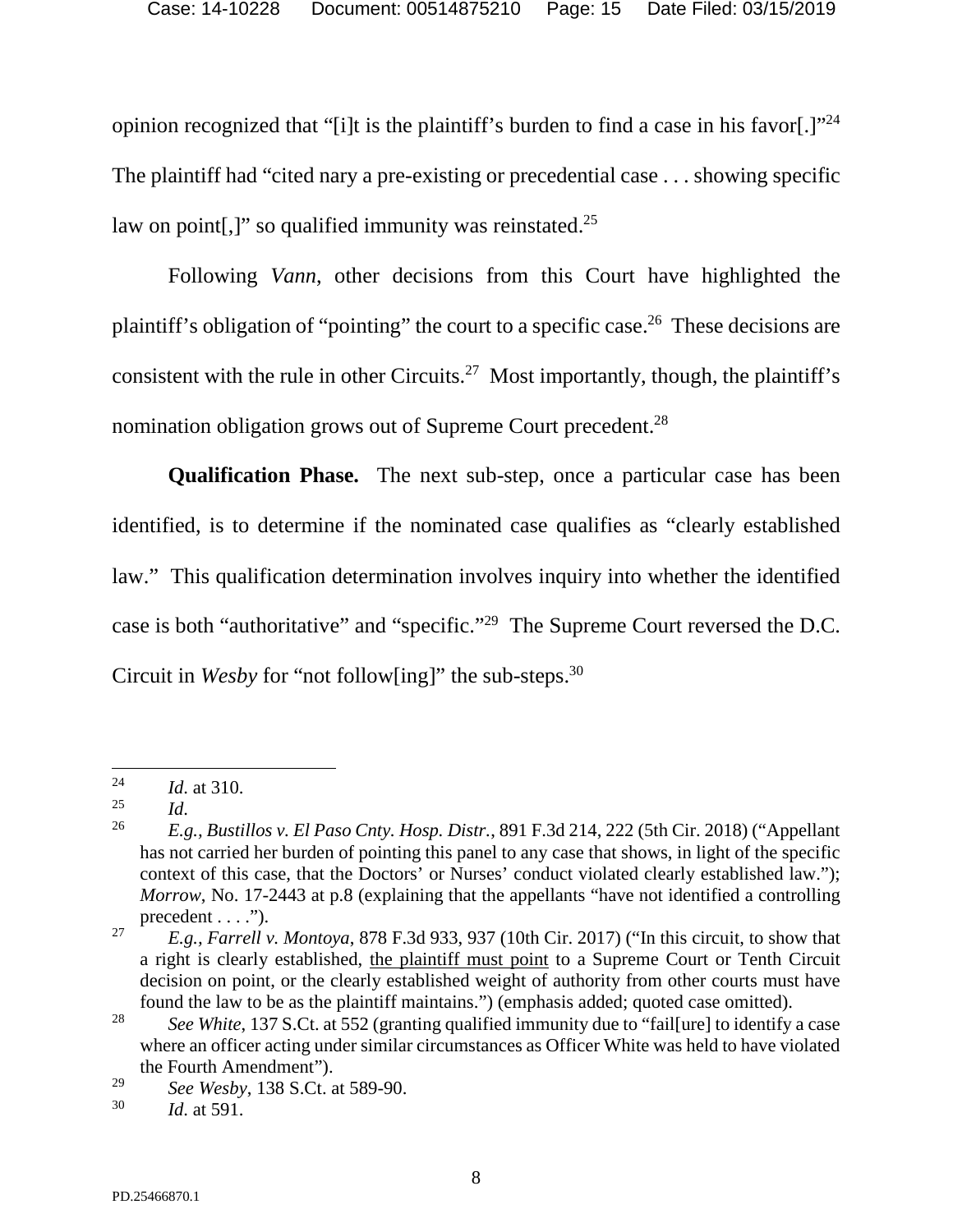*Authoritative Requirement.* Any case nominated by the plaintiff must be an "authoritative" precedent. Unfortunately, however, the Supreme Court has never said what precedents, other than its own, count as "authoritative." In two different cases, it was acknowledged that the question is unresolved in Supreme Court jurisprudence.<sup>31</sup>

By contrast, this Court has addressed the question. In the en banc decision of *Morgan v. Swanson*, three authoritative sources were identified: (1) Supreme Court decisions, (2) Fifth Circuit decisions, or (3) "a robust consensus of persuasive authority[,]" i.e. decisions not from the Supreme Court or this Court.<sup>32</sup> The first two are self-evident while the third is not.

Several principles have emerged on the "robust consensus" front. First, there can never be a robust consensus when there is a Circuit split.<sup>33</sup> Second, even when there is not a split, many other Circuits must be in agreement before there can be a "robust consensus."<sup>34</sup> Third, a Panel of this Court has said that unpublished decisions

<sup>31</sup> *Id.* at 591 n.8 (explaining that "[w]e have not yet decided what precedents – other than our own – qualify as controlling authority for purposes of qualified immunity[,]" and "[w]e express no view on that question here"); *Reichle*, 566 U.S. at 665 (same).

<span id="page-15-1"></span><sup>32</sup> 659 F.3d 359, 371-72 (5th Cir. 2011).

<sup>33</sup> *Id*. at 372.

<span id="page-15-2"></span><span id="page-15-0"></span><sup>34</sup> *See Vincent v. City of Sulphur*, 805 F.3d 543, 549 (5th Cir. 2015) (explaining that "two outof-circuit cases . . . hardly constitute persuasive authority adequate to qualify as clearly established law sufficient to defeat qualified immunity in this circuit"); *but see Johnson v. Halstead*, F.3d , 2019 WL 625144,  $*6$  (5th Cir. Feb. 14, 2019) (stating, in dicta, that six out-of-circuit decisions, two of which were unpublished, amounted to a "robust consensus").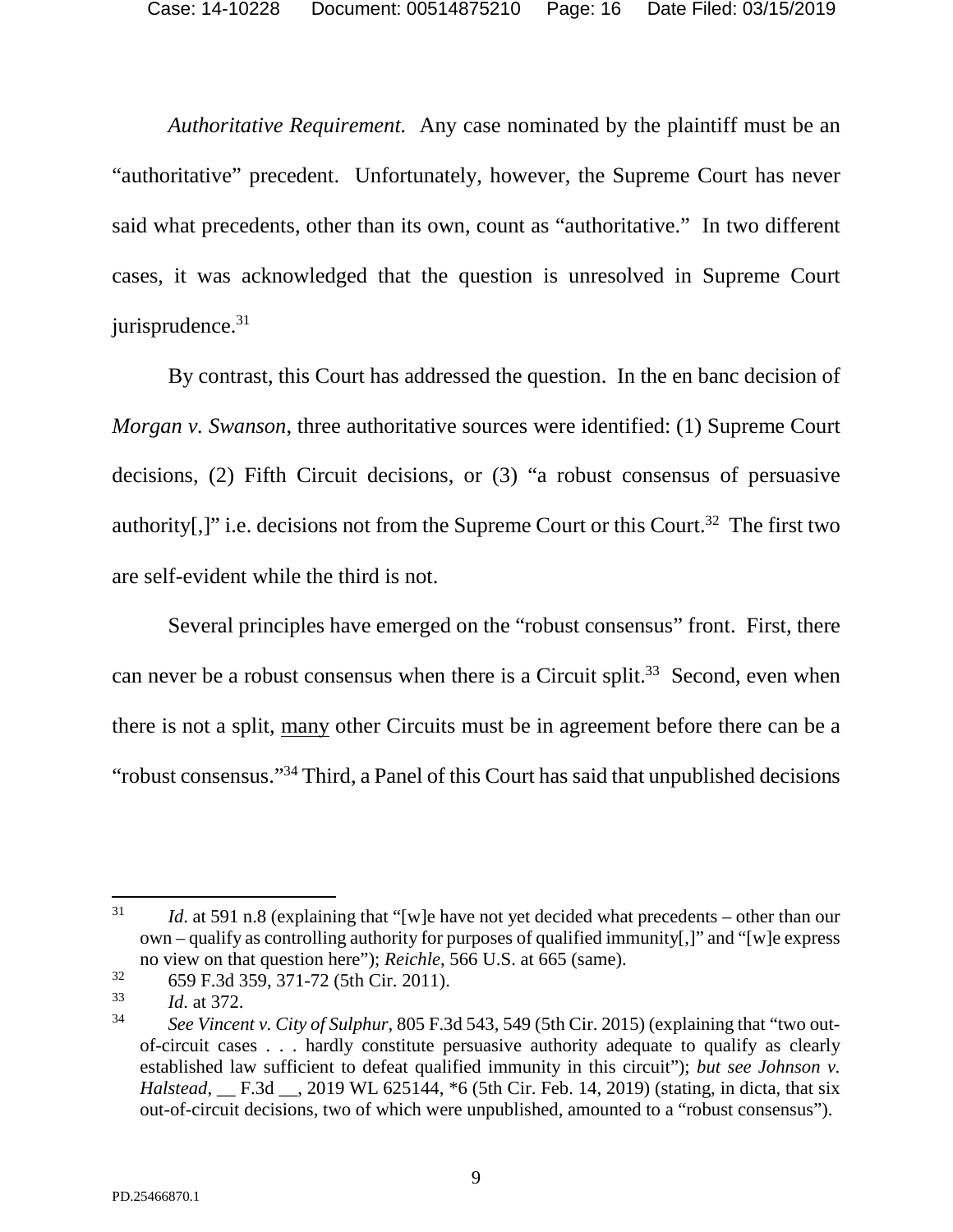can "illustrate clearly established law[,]" but "not create clearly established law[,]"<sup>35</sup> although notable jurists in other Circuits have said that unpublished opinions should play no role at all.<sup>36</sup> Each of these principles deserves close examination because recent Supreme Court decisions, as well as Justices during oral argument, have questioned whether the "robust consensus" source remains a viable avenue for clearly establishing the law. $37$ 

*Specificity Requirement*. Even if "authoritative," a nominated case does not count as clearly established law unless it satisfies the "specificity" requirement. The starting point under this prong is an evaluation of the alleged constitutional violation in terms of the "particular conduct" at issue.<sup>38</sup>

<span id="page-16-2"></span> $\overline{a}$ 35 *See Delaughter v. Woodall*, 909 F.3d 130, 140 (5th Cir. 2018) (citing *Cooper v. Brown*, 844 F.3d 517, 525 n.8 (5th Cir. 2016)). *But see Morrow*, No. 17-11243 at p.6-7, which explains why dicta cannot "clearly establish" the law. The same concerns about dicta are transferrable to the unpublished opinion context – law enforcement officers should not be charged with knowing things that are not binding upon them.

<span id="page-16-3"></span><sup>36</sup> Then-Judge Luttig's en banc opinion in *Hogan v. Carter*, 85 F.3d 1113, 1118 (4th Cir. 1996) argues that courts should "not allow liability to be imposed upon public officials based upon unpublished opinions that we ourselves have determined will be binding only upon the parties immediately before the court." The Fourth Circuit has since explained that *Hogan*  stands for the proposition that unpublished opinions "cannot be considered[.]" *See Booker v. South Carolina Dept. of Corrections*, 855 F.3d 533, 543 (4th Cir. 2017) (quoting *Hogan*).

<span id="page-16-6"></span><span id="page-16-4"></span><span id="page-16-1"></span><span id="page-16-0"></span><sup>37</sup> *See Sheehan*, 135 S.Ct. at 1778 (stating that, "**to the extent** that a 'robust consensus of cases of persuasive authority' could itself clearly establish" law) (emphasis added); *see also Taylor*, 135 S.Ct. at 2044 (using same "to the extent" language). Plus, at oral argument during *Lane v. Franks*, 573 U.S. 228 (2014), Chief Justice Roberts questioned counsel as follows: "You spend a fair amount of time in your brief talking about court of appeals decisions from other circuits. . . . Do you really think we should be looking at the opinions from other circuits in deciding whether the law was clearly established in a different circuit?" *See* Oral Arg. Tr. at p.14, which is available on the Supreme Court's website.

<span id="page-16-5"></span><sup>38</sup> *Mullenix*, 136 S.Ct. at 308.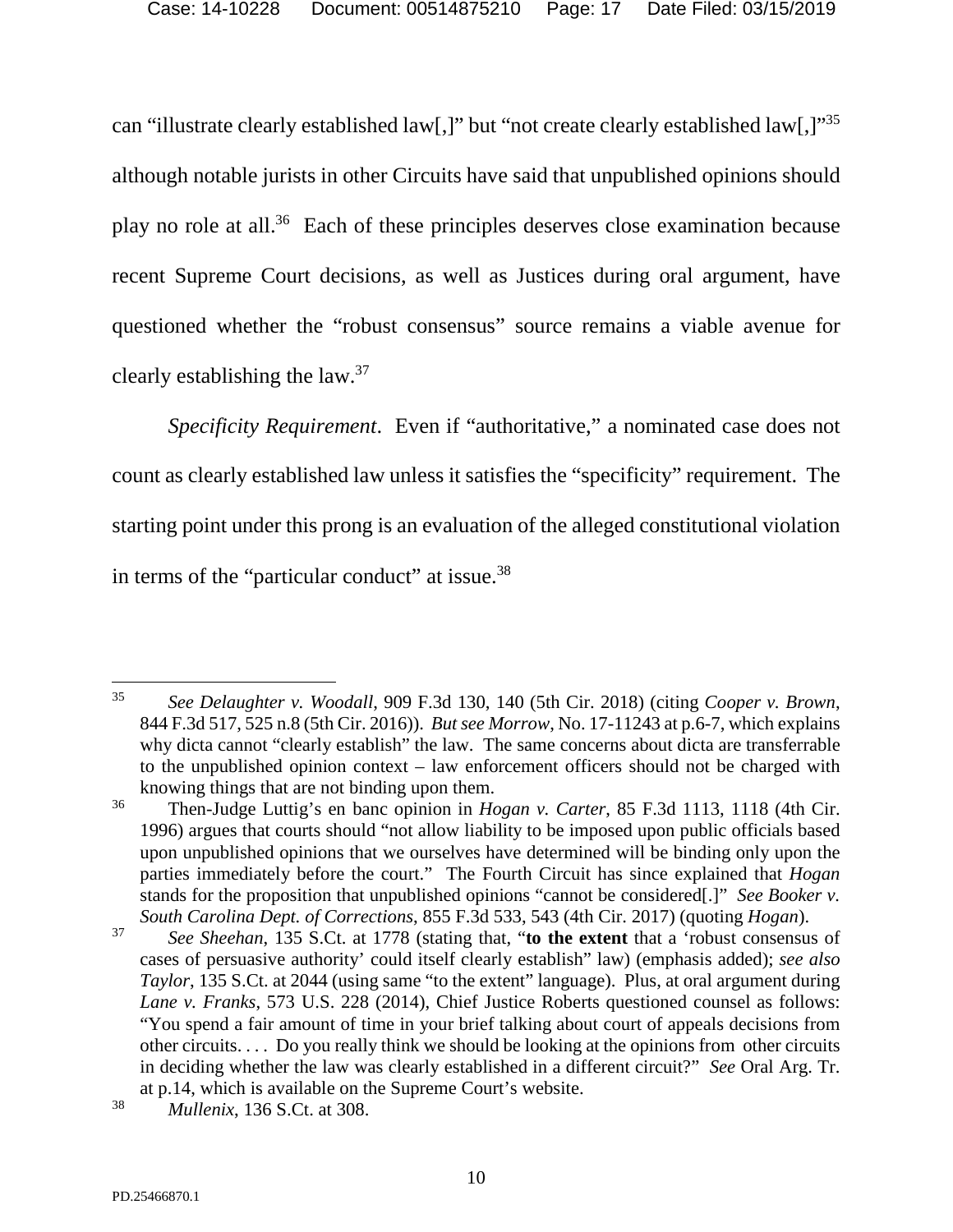In Fourth Amendment cases, defining the particularized conduct is "especially important" because the constitutional watchword is "reasonableness."<sup>39</sup> What might seem reasonable to one officer might not seem reasonable to another officer.<sup>40</sup> Qualified immunity accounts for the fact that officers are asked to make split-second decisions in dangerous, fast-paced situations.<sup>41</sup>

Once the factual context is identified, the question then becomes whether the authoritative precedent places the conduct "beyond debate."<sup>42</sup> "The 'beyond debate' standard is a high one<sup>[1]</sup><sup>143</sup> which is not met just because cases have factual similarities.<sup>44</sup> Unless every single reasonable officer on the street would know "in the blink of an eye"<sup>45</sup> that his or her conduct is unconstitutional because of the authoritative precedent, then qualified immunity must be granted.<sup>46</sup> This principle reflects a "manifestation of the law's general concern about retroactive punishment or liability."<sup>47</sup>

<span id="page-17-2"></span><sup>39</sup> *Mullenix*, 136 S.Ct. at 308.

<sup>40</sup> *Id.* (explaining that '[i]t is sometimes difficult for an officer to determine how the relevant legal doctrine, here excessive force, will apply to the factual situation the officer confronts'") (quoted case omitted).

<span id="page-17-0"></span><sup>41</sup> *See Graham v. Connor*, 490 U.S. 386, 397 (1989).

<sup>42</sup> *See White*, 137 S.Ct. at 551.

<span id="page-17-1"></span><sup>43</sup> *See Hughes v. Kisela*, 862 F.3d 775, 793 (9th Cir. 2016) (Ikuta, J., dissenting). Of course, Judge Ikuta's dissent was vindicated when the Supreme Court subsequently summarily reversed in *Hughes*. Just last week, this Court similarly acknowledged that the "beyond debate" standard presents a "heavy burden." *See Morrow*, No. 17-11243 at p.5.

<span id="page-17-3"></span><sup>44</sup> *See, e.g., Perry v. Durborow*, 892 F.3d 1116, 1126 (10th Cir. 2018) (granting qualified immunity despite "factual similarities" with a prior precedent).

<sup>45</sup> *See Morrow*, No. 17-11243 at p.7.

<sup>46</sup> *See Morgan*, 659 F.3d at 371 (quoting Supreme Court precedent).

<span id="page-17-4"></span><sup>47</sup> *Wesby*, 816 F.3d at 110 (Kavanaugh, J., dissenting) (citing Supreme Court precedent).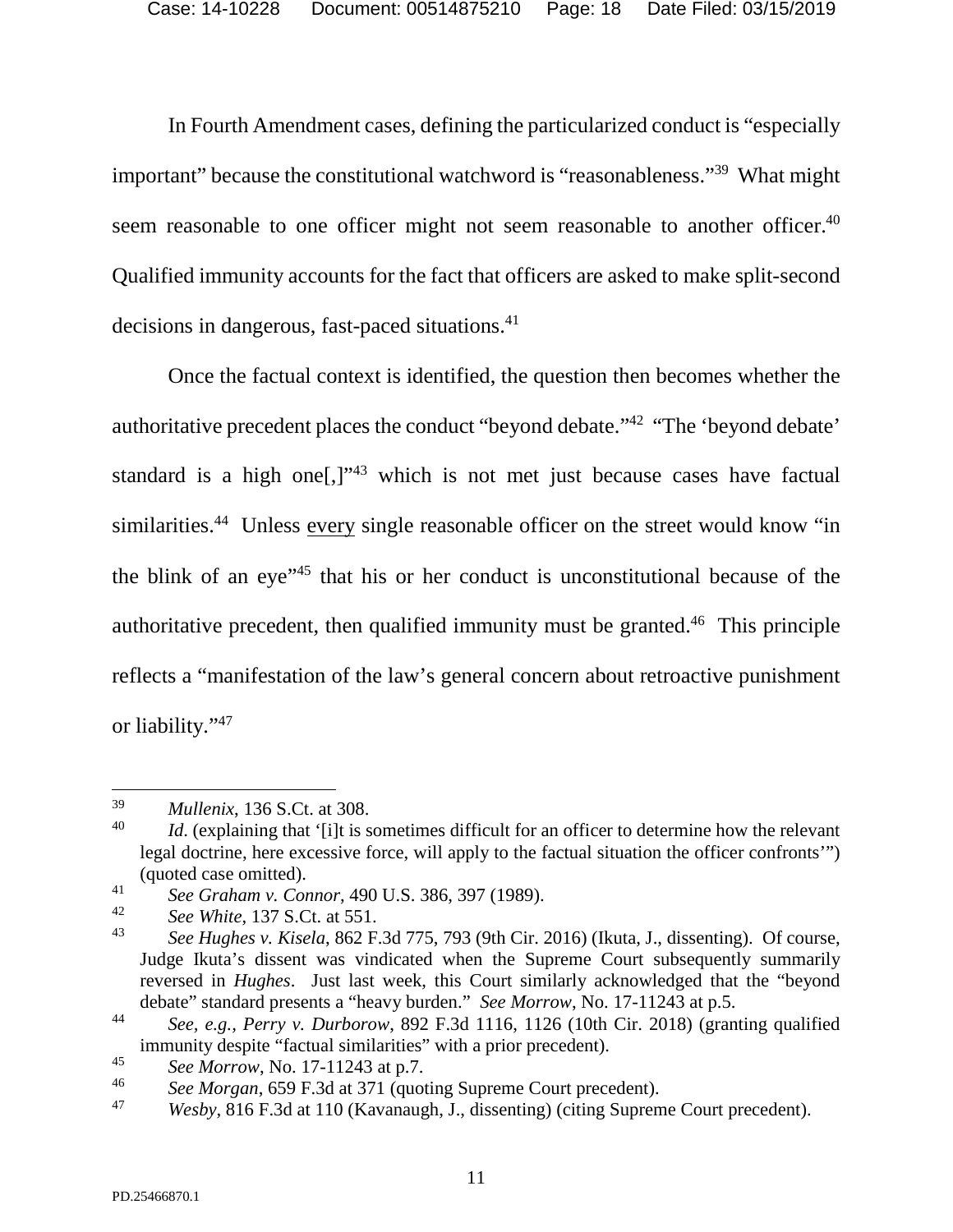# <span id="page-18-0"></span>**IV. The obvious exception is very "narrow" and does not apply in the context of a case like this one.**

There is one caveat to identifying a prior precedent that is both "authoritative" and "specific." It is known as the "obvious exception," and the Supreme Court recently explained that it will "rare[ly]" apply in the Fourth Amendment context.<sup>48</sup> Amici previously examined the obvious exception in detail at the rehearing-request stage,<sup>49</sup> so that discussion will not be repeated here.

Significantly, the obvious exception was mis-defined in the panel opinion. The Panel did not discuss the detailed test for determining obviousness that has developed throughout the Circuits.<sup>50</sup> Instead, the Panel created its own new test for obviousness, focusing on whether the rule at issue is determinant or indeterminant.<sup>51</sup>

Amici's prior brief explains why the test from other Circuits is the better one,<sup>52</sup> most importantly because the Panel's test conflicts with Supreme Court precedent. When a Fourth Amendment question turns on whether an officer faced a threat, the Supreme Court has emphasized that "[t]he general principle that deadly force requires a sufficient threat hardly settles this matter."<sup>53</sup> Judge Ikuta made this

<sup>48</sup> *Wesby*, 138 S.Ct. at 590.

<sup>49</sup> *See* Amicus Br., 2018 WL 5621396 (5th Cir. Oct. 22, 2018).

<sup>50</sup> *Id*. at \*8-9.

<sup>51</sup> *Id*. at \*5.

<sup>52</sup>  $\frac{52}{53}$  *Id.* at \*5-9.

<span id="page-18-1"></span><sup>53</sup> 136 S.Ct. at 309 (emphasis added).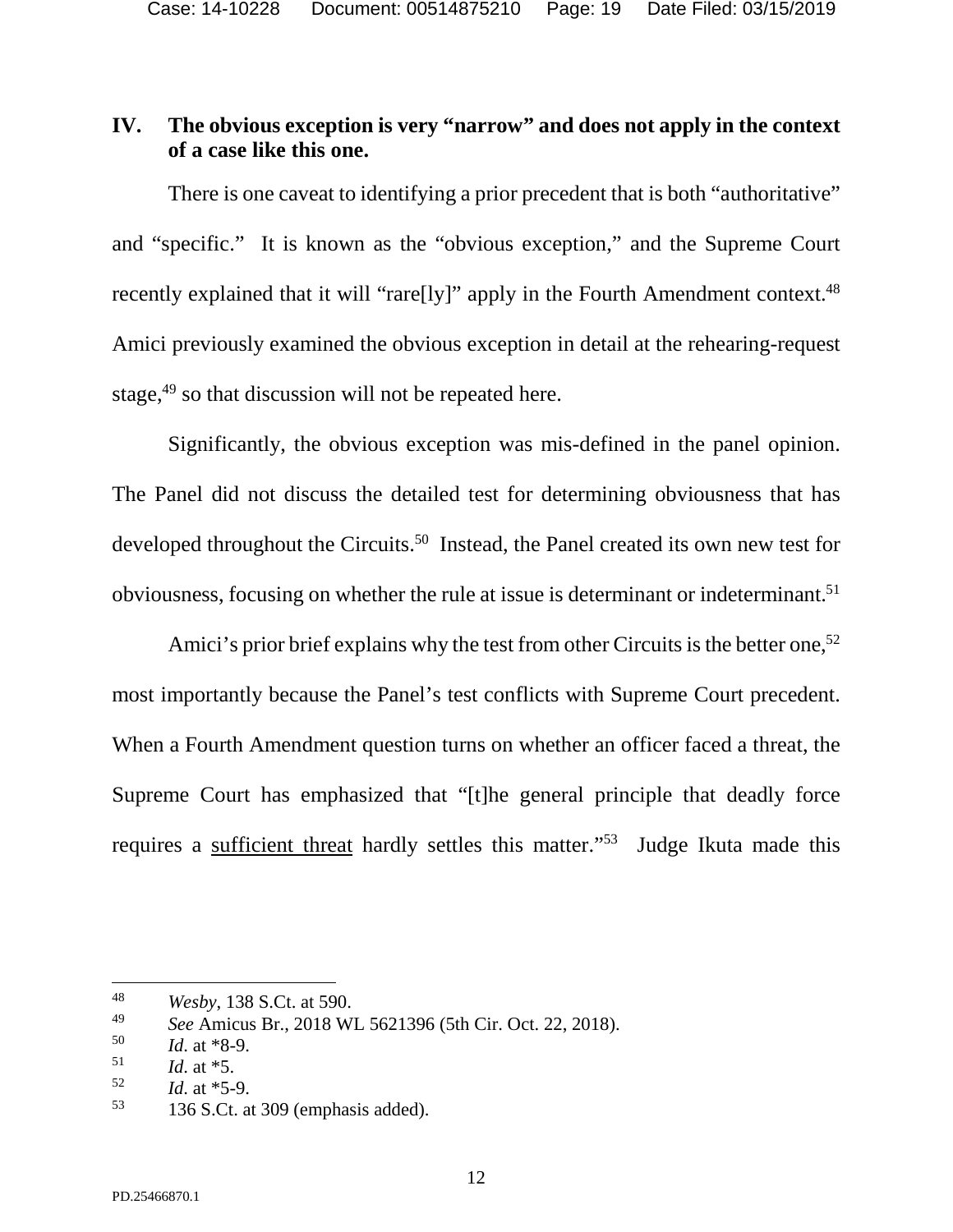argument in his *Hughes* dissent<sup>54</sup> and was vindicated when the Supreme Court reversed his colleagues' contrary "reasonable-threat" analysis summarily.<sup>55</sup>

The very narrow obviousness exception should apply in the Fourth Amendment context only when an "authoritative judicial decision decides a case by determining that 'X Conduct' is unconstitutional without tying that determination to a particularized set of facts[.]"<sup>56</sup> As an example, Amici previously pointed to the constitutional test governing mistaken entries to a home – namely, whether an officer made reasonable efforts to identify the correct home before going in. $57$  It was explained that it would be an "obvious" case if the officer made no efforts at all but that normal qualified immunity rules would apply if some efforts had been made.<sup>58</sup> The reason is straightforward: factual analogues are required to inform an officer what efforts are considered reasonable and what efforts are not.

This Court's decision in *Hatcher v. Bement* – which the panel opinion readily acknowledged had characterized the "the no-threat rule as a 'general test'" – should alone have been enough to defeat the Panel's reliance on obviousness. When different panels of judges themselves do not agree, law enforcement officers must

<span id="page-19-2"></span>56 *See, e.g., Vinyard v. Wilson*, 311 F.3d 1340, 1350-51 (11th Cir. 2002) (emphasis added).

<span id="page-19-0"></span><sup>54</sup> *See* 862 F.3d at 791 (arguing that "the panel opinion adopts the same standard that the Supreme Court has repeatedly overruled").

<span id="page-19-1"></span><sup>55</sup> *See* 138 S.Ct. at 1155.

<sup>57</sup> *See* Amicus Br., 2018 WL 5621396 at \*7-8.

<sup>58</sup> *Id*.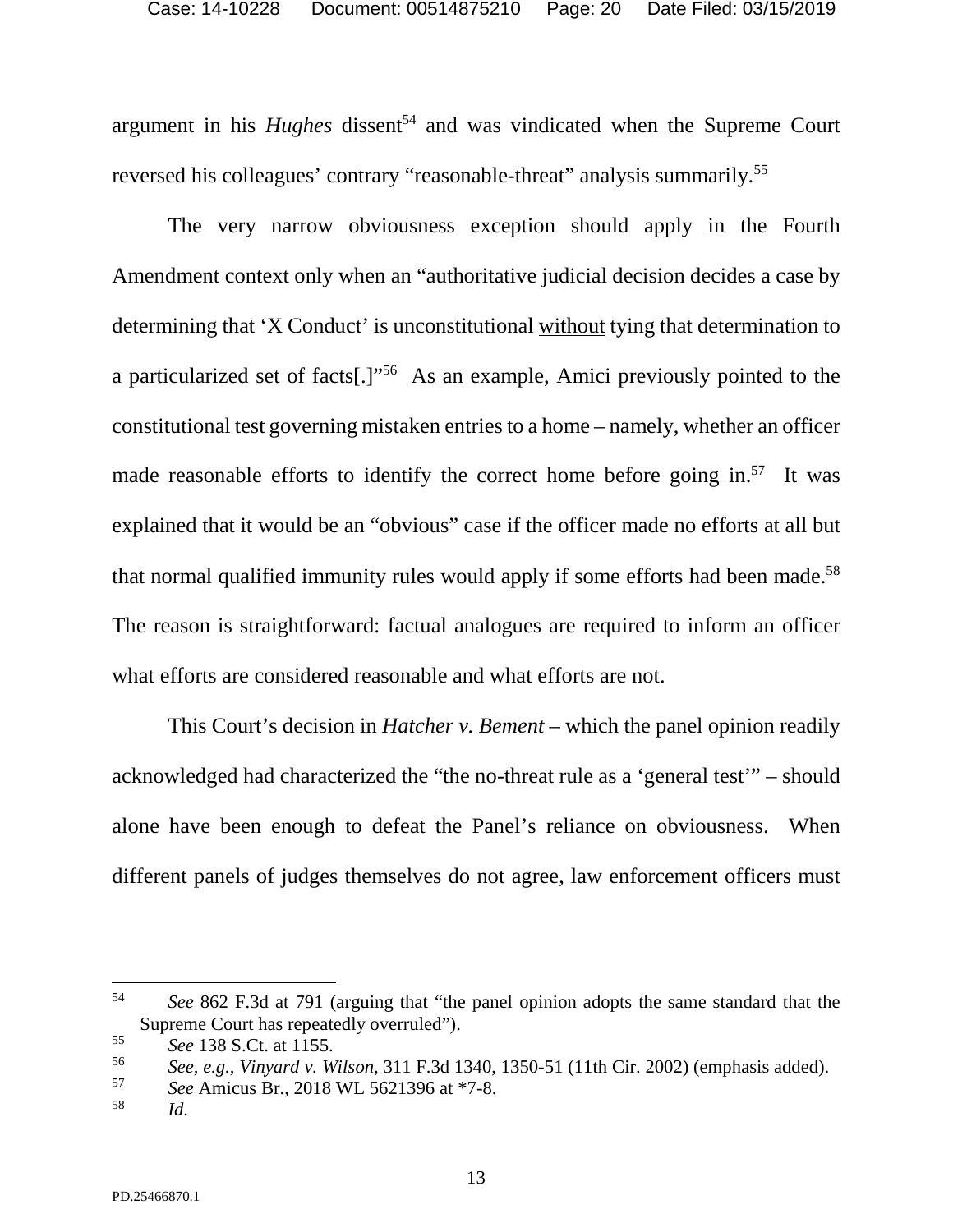receive the benefit of the doubt.<sup>59</sup> Neither the district court nor the Panel gave Appellants the required presumption in this case.

The undisputed facts show that Appellants were confronted with an armed suspect who they perceived was moving or about to move the gun he was holding to his own head. Are these the "rare"<sup>60</sup> facts which the Supreme Court has said do not require a factual analogue? The only "obvious" answer is "no."

#### **CONCLUSION**

<span id="page-20-0"></span>Whether qualified immunity applies in any given case should turn only on a faithful application of Supreme Court precedent.<sup>61</sup> Six members of this Court recently invoked THE FEDERALIST NO. 78. and observed that "foundational constitutional principles" require lower courts to follow binding precedent – even when they disagree with it – "[t]o avoid an arbitrary discretion in the courts[.]"<sup>62</sup> It is requested that the en banc Court apply the principles articulated in this brief, derived from recent Supreme Court cases, to the facts of this case. Denying qualified immunity has rightfully been called "an extraordinary remedy."<sup>63</sup>

<span id="page-20-2"></span><sup>59</sup> *See Pearson*, 555 U.S. at 245 ("[I]f judges thus disagree on a constitutional question, it is unfair to subject police to money damages for picking the losing side of the controversy."); *Turner v. Lieutenant Driver*, 848 F.3d 678, 686 (5th Cir. 2017).

<span id="page-20-3"></span><sup>60</sup> *Wesby*, 138 S.Ct. at 590.

<sup>61</sup> *See Morrow*, No. 17-11243 at p.5 n.4 ("[W]e cannot ask" questions about the propriety of qualified immunity, "much less answer them. We apply the Supreme Court's precedents faithfully.").

<span id="page-20-1"></span><sup>62</sup> *Alvarez v. City of Brownsville*, 904 F.3d 382, 397-98 (5th Cir. 2018) (en banc) (Ho, J., concurring, joined by Jolly, Jones, Smith, Clement and Owen, J.J.).

<sup>63</sup> *See Morrow*, No. 17-11243 at p.8.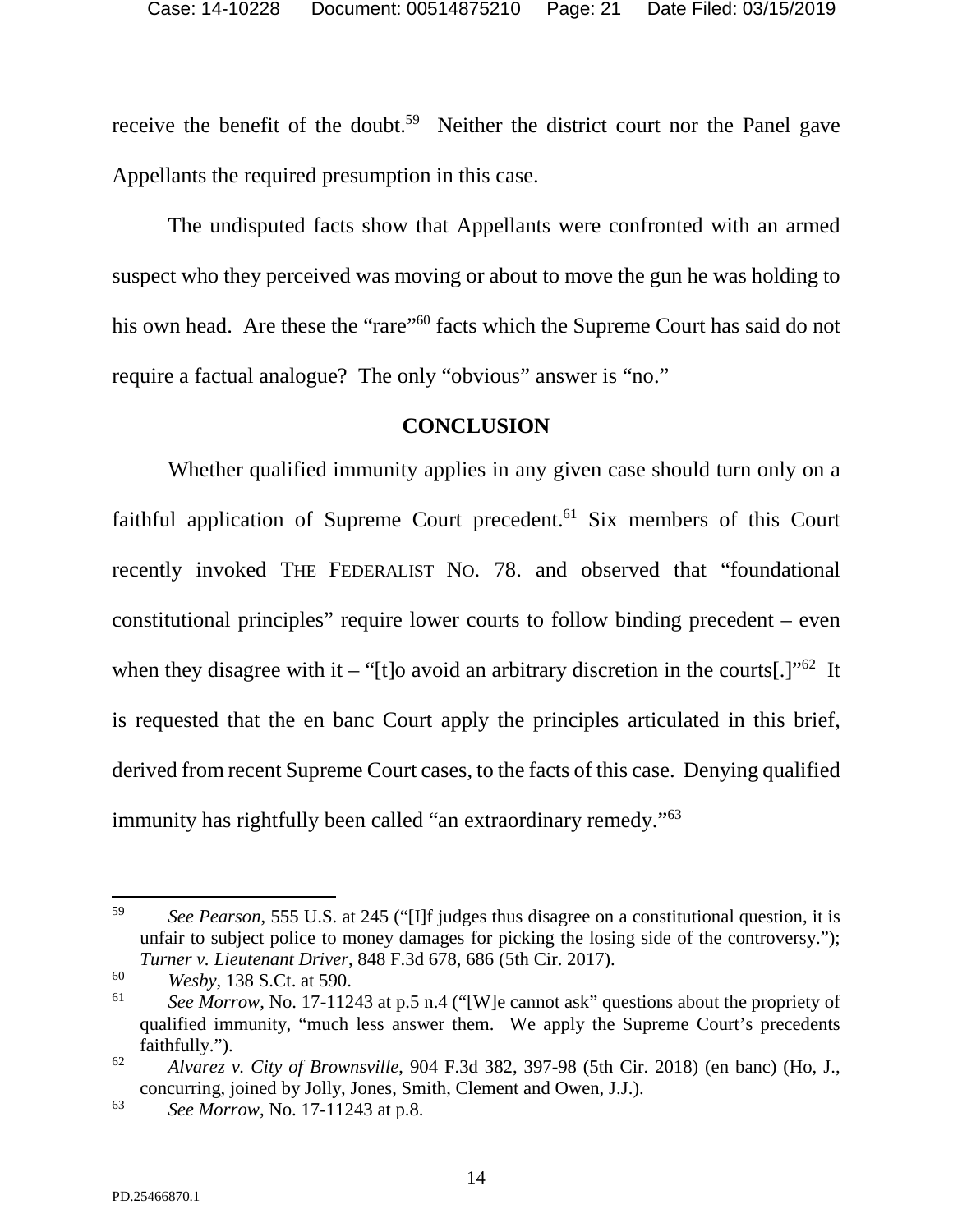Dated: March 15, 2019.

Respectfully submitted,

By: /s/ G. Todd Butler G. Todd Butler, MB #102907 PHELPS DUNBAR LLP 4270 I-55 North Jackson, Mississippi 39211-6391 P.O. Box 16114 Jackson, Mississippi 39236-6114 Telephone: (601) 352-2300 Telecopier: (601) 360-9777

*Counsel for Amici Curiae*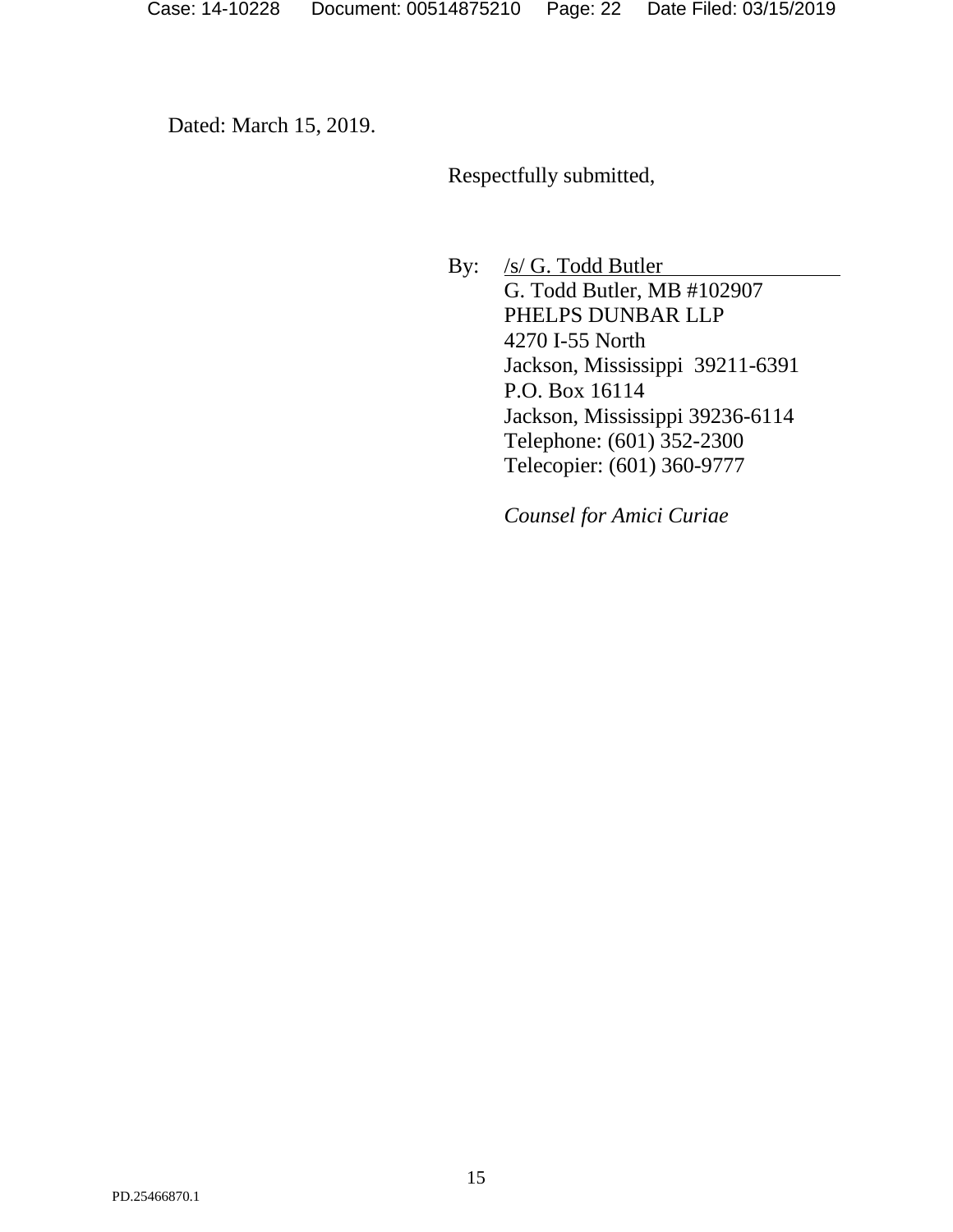## <span id="page-22-0"></span>**CERTIFICATE OF COMPLIANCE WITH TYPE-VOLUME LIMITATION, TYPEFACE REQUIREMENTS AND TYPE STYLE REQUIREMENTS**

1. This brief complies with the type-volume limitation of Fed R. App. P.  $29(a)(5)$  because, excluding the parts of the brief exempted by Fed. R. App. P. 32(f), it contains 4,044 words.

2. This brief complies with the typeface requirements of Fed. R. App. P.  $32(a)(5)$  and the type style requirements of Fed. R. App. P.  $32(a)(6)$  because it has been prepared in proportionally-spaced typeface, including serifs, using Word, in Times New Roman 14-point font, except for the footnotes, which are in proportionally-spaced typeface, including serifs, using Word in Times New Roman 12-point font.

Respectfully Submitted,

By: /s/ G. Todd Butler G. Todd Butler

Dated: March 15, 2019.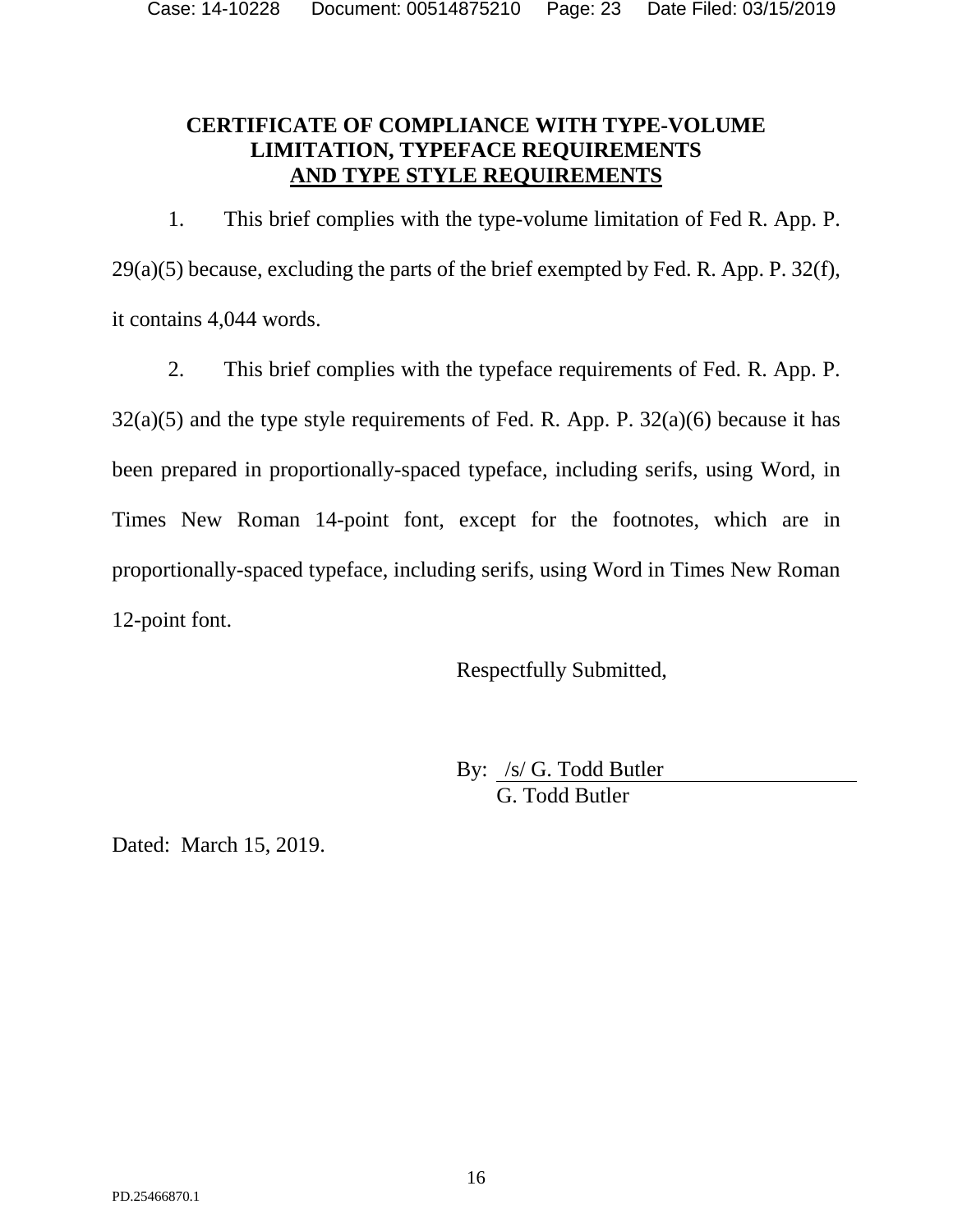### **CERTIFICATE OF SERVICE**

<span id="page-23-0"></span>I, G. Todd Butler, certify that I electronically filed this brief with the Clerk of

the Court, using the electronic filing system, which sent notification of such filing

to all counsel of record:

Rowe Jack Ayres, Jr. Ayres Law Office, P.C. Suite 150 5924 Royal Lane Dallas, TX 75230 rjayres@ayreslawoffice.com csayres@ayreslawoffice.com 972-991-2222

Christopher Scott Ayres Ayres Law Office, P.C. Suite 150 5924 Royal Lane Dallas, TX 75230 csayres@ayreslawoffice.com 972-991-2222

James Mark Mann Mann Firm 300 W. Main Street Henderson, TX 75652 mark@themannfirm.com 903-657-8540

*Attorneys for Appellees*